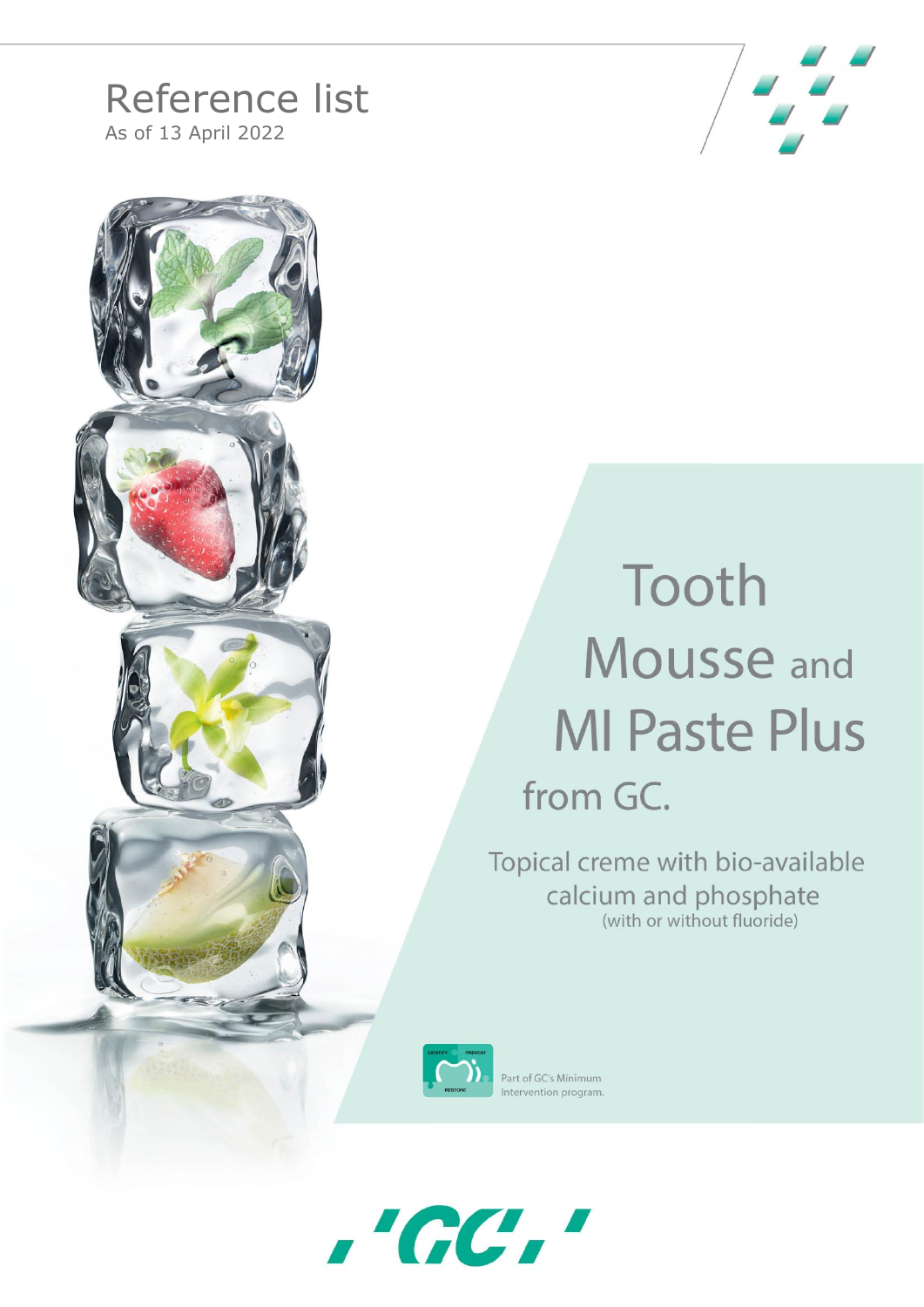## TOOTH MOUSSE – CPP-ACP (Recaldent™) / MI Paste PLUS Topical cream with bio-available calcium and phosphate

- 1. Dental caries in the cotton rat. VI. The effect of the amount of protein, fat and carbohydrate in the diet on the incidence and extent of carious lesions. Schweigert BS, Shaw JH, Zepplin M, Elvehjem CA. J.Nutr. 31: 439-447 (1946)
- 2. Effects of dietary composition on tooth decay in the albino rat. Shaw JH. J.Nutr. 41: 23-23 (1950)
- 3. Protein factors and experimental rat caries. Bavetta LA, McClure FJ. Nutr. 63: 107-117 (1957)
- 4. Calcium phosphate sequestering phosphopeptide from casein. Reeves RE, Latour NG. Science 128: 472 (1958)
- 5. Effects of various sucrose-casein ratios in purified diets on the teeth and supporting structures of rats. Holloway PJ, Shaw JH, Sweeny EA. Arch Oral Biol 3: 185-200 (1961)
- 6. A review of the effect of milk on dental caries. Reynolds EC, Storey E. Aust.J.Dairy Tech. 34:175-179 (1979)
- 7. Effect of milk on caries incidence and bacterial composition of dental plaque in the rat. Reynolds EC, Johnson IH. Arch Oral Biol 1981 26:5 445-51
- 8. Phosphoprotein inhibition of hydroxyapatite dissolution. [Reynolds EC,](http://research.bmn.com/medline/search/results?keyword_field=fullrec&order=rel&keywords=reynolds_ec:au) [Riley PF,](http://research.bmn.com/medline/search/results?keyword_field=fullrec&order=rel&keywords=riley_pf:au) [Storey E.](http://research.bmn.com/medline/search/results?keyword_field=fullrec&order=rel&keywords=storey_e:au) Calcif Tissue Int 1982 34 Suppl 2: S52-6
- 9. Effect of adsorbed protein on hydroxyapatite zeta potential and Streptococcus mutans adherence. [Reynolds EC,](http://research.bmn.com/medline/search/results?keyword_field=fullrec&order=rel&keywords=reynolds_ec:au) [Wong A.](http://research.bmn.com/medline/search/results?keyword_field=fullrec&order=rel&keywords=wong_a:au) Infect Immun 1983 Mar 39:3 1285-  $9<sub>0</sub>$
- 10. Effect of casein and whey-protein solutions on caries experience and feeding patterns of the rat. [Reynolds EC,](http://research.bmn.com/medline/search/results?keyword_field=fullrec&order=rel&keywords=reynolds_ec:au) [del Rio A.](http://research.bmn.com/medline/search/results?keyword_field=fullrec&order=rel&keywords=del_rio_a:au) Arch Oral Biol 1984 29:11 927-33
- $11.$  Effect of cheese, with and without sucrose, on dental caries and recovery of streptococcus mutans in rats. Rosen S, Min DB, Herper DS, Herper WJ, Beck EX, Beck FM. J Dent Res 63: 894-896 (1984)
- 12. Cariostatic evaluation of cheeses with diverse physical and compositional characteristics. Harper DS, Osborn JC, Clayton R, Hefferren JJ. Caries Res 20:123-130 (1986)
- 13. Role of streptococcus mutans in human dental decay Loesche WJ Microbiol. Rev. 1986 Dec;50(4): 353-380
- 14. Modification of food cariogenicity in rats by mineral-rich concentrates from milk. Harper DS, Osborn JC, Clayton R, Hefferren JJ. J Dent Res 66:42-45 (1987)
- 15. Effects of water soluble components of cheese on experimental caries in humans. Silva MfdeA, Burgess RC, Sandham HJ, Jenkins GN. J Dent Res 66: 38-41 (1987)
- 16. The prevention of sub-surface demineralization of bovine enamel and change in plaque composition by casein in an intra-oral model. [Reynolds EC.](http://research.bmn.com/medline/search/results?keyword_field=fullrec&order=rel&keywords=reynolds_ec:au) J Dent Res 1987 Jun 66:6 1120-7
- 17. Reduction of chocolate's cariogenicity by supplementation with sodium caseinate. [Reynolds EC,](http://research.bmn.com/medline/search/results?keyword_field=fullrec&order=rel&keywords=reynolds_ec:au) [Black CL.](http://research.bmn.com/medline/search/results?keyword_field=fullrec&order=rel&keywords=black_cl:au) Caries Res 1987 21:5 445-51
- 18. Confectionery composition and rat caries. [Reynolds EC,](http://research.bmn.com/medline/search/results?keyword_field=fullrec&order=rel&keywords=reynolds_ec:au) [Black CL.](http://research.bmn.com/medline/search/results?keyword_field=fullrec&order=rel&keywords=black_cl:au) Caries Res 1987 21:6 538-45

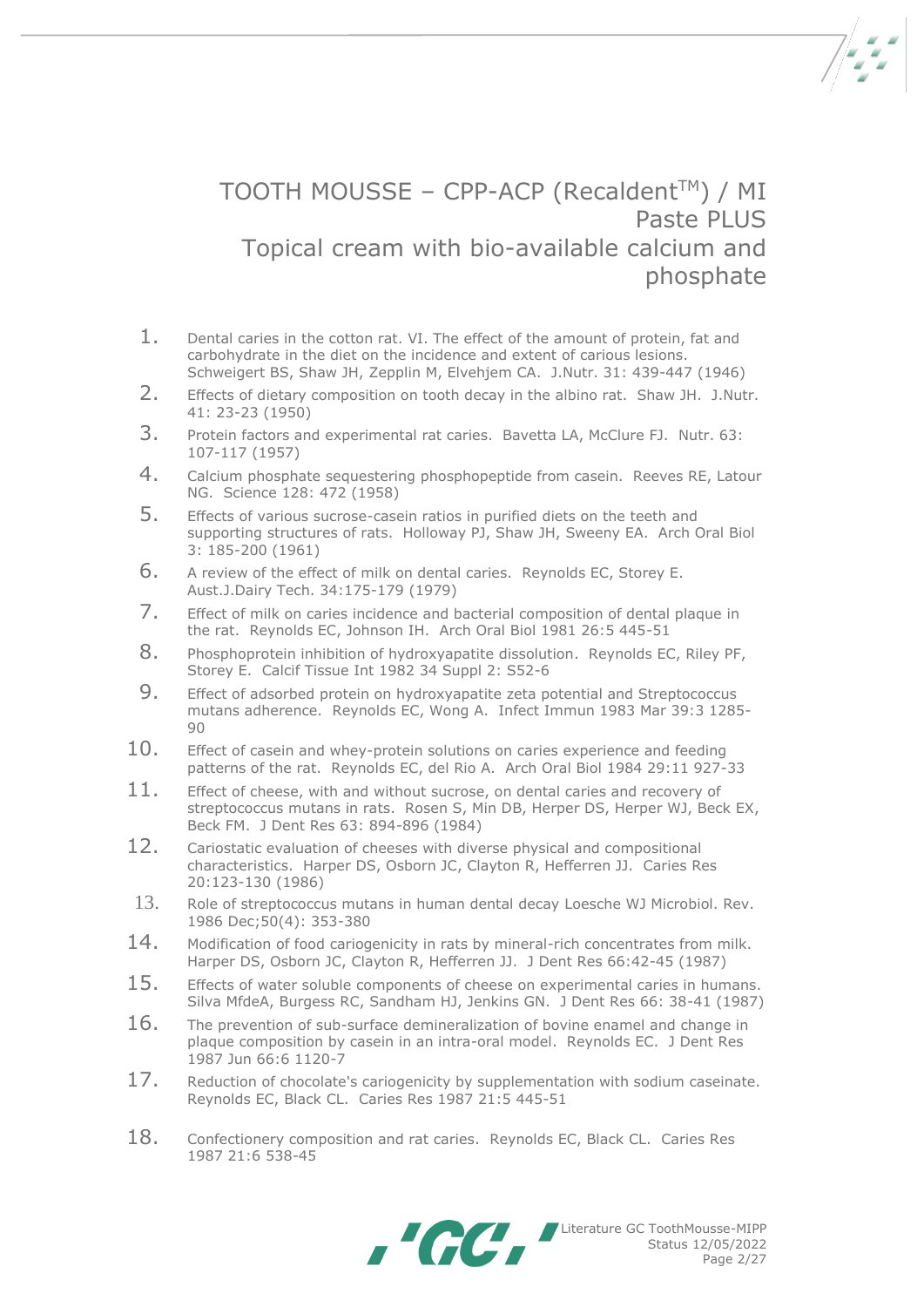- 19. The effects of cheese snacks on caries in desalivated rats. Krobicka A, Bowen WH, Pearson S, Youn DA. J Dent Res 66: 1116-1119 (1987)
- 20. Protein dissimilation by human salivary-sediment bacteria. Reynolds EC, Riley PF. J Dent Res 68: 124-129 (1989)
- 21. Cariogenicity of a confection supplemented with sodium caseinate at a palatable level. Reynolds EC, Black CL. Caries Res 23:368-370 (1989)
- 22. A 24-month clinical study of the incidence and progression of dental caries in relation to consumption of chewing gum containing xylitol in school preventive programs. Kandelman D, Gagnon G. J Dent Res 69(11): 1771-1775 (1990)
- 23. Efficient solution-phase synthesis of multiple O-phosphoseryl-containing peptides related to casein and statherin. [Perich JW,](http://research.bmn.com/medline/search/results?keyword_field=fullrec&order=rel&keywords=perich_jw:au) [Kelly DP,](http://research.bmn.com/medline/search/results?keyword_field=fullrec&order=rel&keywords=kelly_dp:au) [Reynolds EC.](http://research.bmn.com/medline/search/results?keyword_field=fullrec&order=rel&keywords=reynolds_ec:au) Int J Pept Protein Res 1992 Aug 40:2 81-8
- 24. The use of synthetic phosphopeptides for epitope mapping of the as1- casein phosphopeptide segment 59 -79. [Perich JW,](http://research.bmn.com/medline/search/results?keyword_field=fullrec&order=rel&keywords=adamson_n:au) [Reynolds EC.](http://research.bmn.com/medline/search/results?keyword_field=fullrec&order=rel&keywords=reynolds_ec:au) Bioorg Med Chem Lett 1992 2:1153 – 1154
- 25. An in situ model for simultaneous assessment of inhibition of demineralization and enhancement of remineralization. Featherstone JDB, Zero DT. J Dent Res 71(Spec. Iss.): 804-810 (1992)
- 26. The analysis of multiple phosphoseryl-containing casein peptides using capillary zone electrophoresis. [Adamson N,](http://research.bmn.com/medline/search/results?keyword_field=fullrec&order=rel&keywords=adamson_n:au) [Riley PF,](http://research.bmn.com/medline/search/results?keyword_field=fullrec&order=rel&keywords=riley_pf:au) [Reynolds EC.](http://research.bmn.com/medline/search/results?keyword_field=fullrec&order=rel&keywords=reynolds_ec:au) J Chromatogr 1993 Sep 3 646:2 391-6
- 27. A selective precipitation purification procedure for multiple phosphoserylcontaining peptides and methods for their identification. [Reynolds EC,](http://research.bmn.com/medline/search/results?keyword_field=fullrec&order=rel&keywords=reynolds_ec:au) [Riley PF,](http://research.bmn.com/medline/search/results?keyword_field=fullrec&order=rel&keywords=riley_pf:au) [Adamson NJ.](http://research.bmn.com/medline/search/results?keyword_field=fullrec&order=rel&keywords=adamson_nj:au) Anal Biochem 1994 Mar 217:2 277-84
- 28. High performance capillary electrophoresis of casein phosphopeptides containing 2-5 phosphoseryl residues: relationship between absolute electrophoretic mobility and peptide charge and size. Adamson NJ, Reynolds EC. Electrophoresis 16: 525-528 (1995)
- 29. A 1H-NMR study of the casein phosphopeptide alpha s1-casein(59-79). [Huq NL,](http://research.bmn.com/medline/search/results?keyword_field=fullrec&order=rel&keywords=huq_nl:au) [Cross KJ,](http://research.bmn.com/medline/search/results?keyword_field=fullrec&order=rel&keywords=cross_kj:au) [Reynolds EC.](http://research.bmn.com/medline/search/results?keyword_field=fullrec&order=rel&keywords=reynolds_ec:au) Biochim Biophys Acta 1995 Mar 15 1247:2 201-8
- 30. Anticariogenicity of calcium phosphate complexes of tryptic casein phosphopeptides in the rat. [Reynolds EC,](http://research.bmn.com/medline/search/results?keyword_field=fullrec&order=rel&keywords=reynolds_ec:au) [Cain CJ,](http://research.bmn.com/medline/search/results?keyword_field=fullrec&order=rel&keywords=cain_cj:au) [Webber FL,](http://research.bmn.com/medline/search/results?keyword_field=fullrec&order=rel&keywords=webber_fl:au) [Black CL,](http://research.bmn.com/medline/search/results?keyword_field=fullrec&order=rel&keywords=black_cl:au) [Riley PF,](http://research.bmn.com/medline/search/results?keyword_field=fullrec&order=rel&keywords=riley_pf:au) [Johnson IH,](http://research.bmn.com/medline/search/results?keyword_field=fullrec&order=rel&keywords=johnson_ih:au) [Perich JW.](http://research.bmn.com/medline/search/results?keyword_field=fullrec&order=rel&keywords=perich_jw:au) J Dent Res 1995 Jun 74:6 1272-9
- 31. In situ caries models. Zero DT. Adv Dent Res 9(3): 214-230 (1995)
- 32. Characterisation of tryptic casein phosphopeptides prepared under industriallyrelevant conditions. [Adamson NJ,](http://research.bmn.com/medline/search/results?keyword_field=fullrec&order=rel&keywords=adamson_nj:au) [Reynolds EC.](http://research.bmn.com/medline/search/results?keyword_field=fullrec&order=rel&keywords=reynolds_ec:au) Biotec Bioeng 1995 45:196-204
- 33. Role of models in assessing new agents for caries prevention--non-fluoride systems. Roberts AJ. Adv Dent Res 1995 Nov;9(3):304-11; discussion 312-4
- 34. Incorporation of caseinoglycomacropeptide and caseinophosphopeptide into the salivary pellicle inhibits adherence of mutans streptococci. Schupbach P, Neeser JR, Golliard M, Rouvet M and Guggenheim B. J Dent Res, Vol 75, 1779-1788 (1996)
- 35. Ability of a b-casein phosphopeptide to modulate the precipitation of calcium phosphate by forming amorphous dicalcium phosphate nanoclusters Holt C, Wahlgren NM and Drakenberg T. Biochem J (1996) 314 (1035–1039)
- 36. Dairy products and dental health. [Reynolds EC.](http://research.bmn.com/medline/search/results?keyword_field=fullrec&order=rel&keywords=reynolds_ec:au) Proc Nutr Soc Aus <sup>1997</sup> 76:1587-1595
- 37. Remineralization of enamel subsurface lesions by casein phosphopeptidestabilized calcium phosphate solutions. [Reynolds EC.](http://research.bmn.com/medline/search/results?keyword_field=fullrec&order=rel&keywords=reynolds_ec:au) J Dent Res 1997 Sep 76:9 1587-95



Literature GC ToothMousse-MIPP Status 12/05/2022 Page 3/27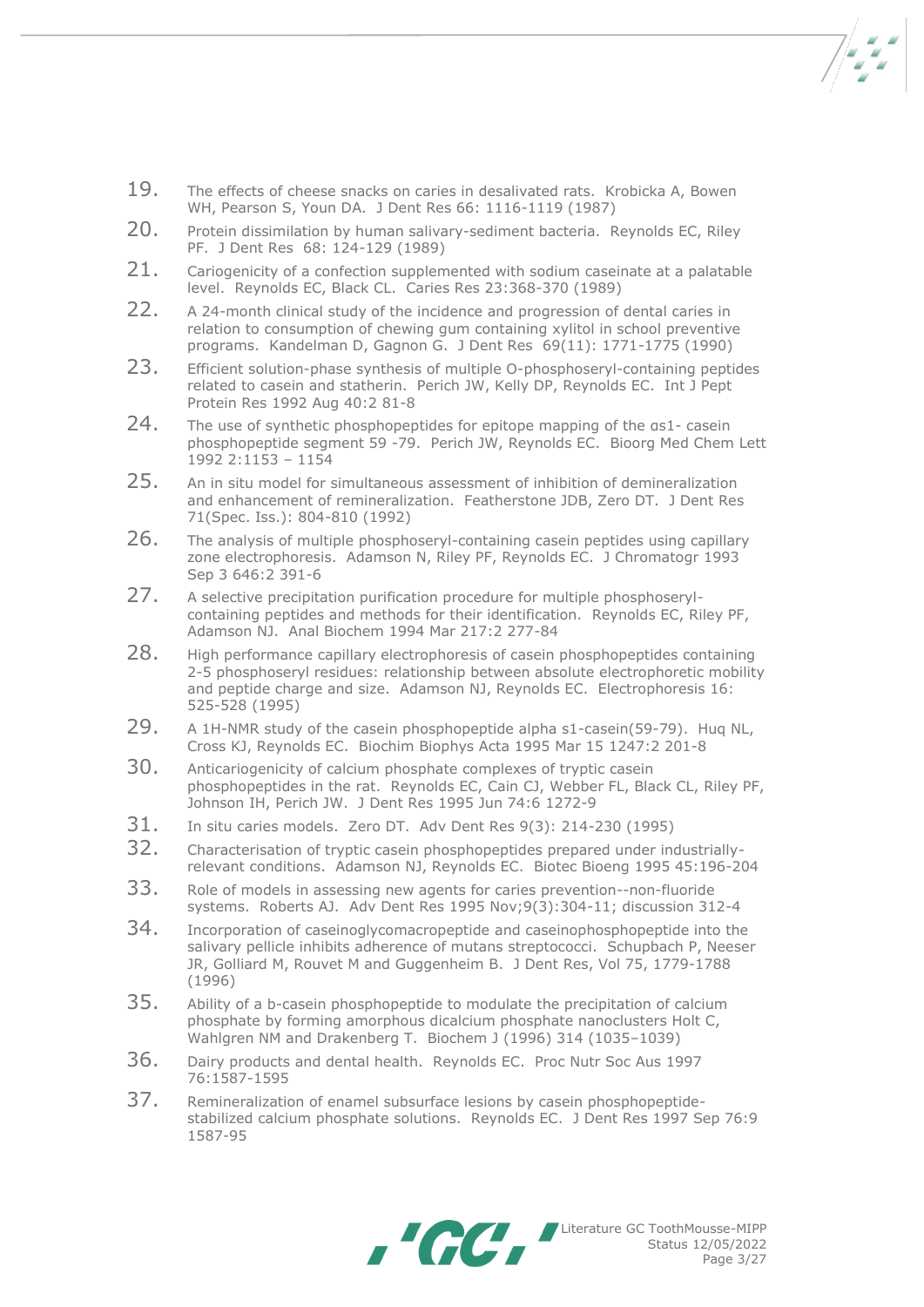- $\frac{1}{2}$
- 38. Anticariogenic complexes of amorphous calcium phosphate stabilized by casein phosphopeptides: a review. [Reynolds EC.](http://research.bmn.com/medline/search/results?keyword_field=fullrec&order=rel&keywords=reynolds_ec:au) Spec Care Dentist 1998 Jan-Feb 18:1 8-16
- 39. Anticariogenic casein phosphopeptides. [Reynolds EC.](http://research.bmn.com/medline/search/results?keyword_field=fullrec&order=rel&keywords=reynolds_ec:au) Prot Peptide Lett 1999 295-303
- 40. Advances in enamel remineralization: anticariogenic casein phosphopeptideamorphous calcium phosphate. [Reynolds EC,](http://research.bmn.com/medline/search/results?keyword_field=fullrec&order=rel&keywords=reynolds_ec:au) Black CL, Cross KJ, Eakins D, Huq NL, Morgan MV, Nowicki A, Perich JW, Riley PF, Shen P, Talbo G, Webber FW J Clin Dent 1999 X(2):86-88
- 41. Calcium phosphates in demineralization/remineralization processes. Legeros RZ J Clinical Dent X:65-73 (1999)
- 42. The role of phosphopeptides in caries prevention. [Reynolds EC.](http://research.bmn.com/medline/search/results?keyword_field=fullrec&order=rel&keywords=reynolds_ec:au) Dental Perspectives 1999 3:6-7
- 43. Molecular modelling of a multiphosphorylated sequence motif bound to hydroxyapatite surfaces. [Huq NL,](http://research.bmn.com/medline/search/results?keyword_field=fullrec&order=rel&keywords=huq_nl:au) [Cross KJ,](http://research.bmn.com/medline/search/results?keyword_field=fullrec&order=rel&keywords=cross_kj:au) [Reynolds EC.](http://research.bmn.com/medline/search/results?keyword_field=fullrec&order=rel&keywords=reynolds_ec:au) J Mol Mode 2000 6:35- 47
- 44. The use of casein phosphopeptides in oral care products for the prevention and treatment of early enamel caries. [Reynolds EC.](http://research.bmn.com/medline/search/results?keyword_field=fullrec&order=rel&keywords=reynolds_ec:au) Aust J Diary Technol 2000 55:1- 6
- 45. Binding characteristics of streptococcus mutans for calcium and casein phosphopeptide. [Rose RK.](http://research.bmn.com/medline/search/results?keyword_field=fullrec&order=rel&keywords=reynolds_ec:au) Caries Res 2000 34 427-431
- 46. Remineralisation of fluorotic enamel lesions by casein phosphopeptide amorphous calcium fluorophosphate (CPP-ACFP) solution. Roberts MJ, Messer LB, [Reynolds EC.](http://research.bmn.com/medline/search/results?keyword_field=fullrec&order=rel&keywords=reynolds_ec:au) IADR,ANZ division, Abstract 54,2000
- 47. Experimental study of phosphopeptide in promoting tooth remineralization Zhang L, Li Z, Dong Y. Chin J Dent Res. 2000 May;3(1):27-30
- 48. Effects of an anticariogenic casein phosphopeptide on calcium diffusion in streptococcal model dental plaques. Rose RK. Arch Oral Biol, Volume 45, Issue 7, 2000, Pages 569-575
- 49. Enamel remineralization by chewing gum containing casein phosphopeptide amorphous calcium phosphate. [Reynolds EC,](http://research.bmn.com/medline/search/results?keyword_field=fullrec&order=rel&keywords=reynolds_ec:au) [Shen P,](http://research.bmn.com/medline/search/results?keyword_field=fullrec&order=rel&keywords=cross_kj:au) [Cai F,](http://research.bmn.com/medline/search/results?keyword_field=fullrec&order=rel&keywords=huq_nl:au) [Nowicki A,](http://research.bmn.com/medline/search/results?keyword_field=fullrec&order=rel&keywords=bicknell_w:au) [Vincent J.](http://research.bmn.com/medline/search/results?keyword_field=fullrec&order=rel&keywords=reynolds_ec:au) IADR,General session,Chiba,Abstract 0489,2001
- 50. Structural studies of the ß casein phosphopeptide bound to amorphous calcium phosphate. [Cross KJ,](http://research.bmn.com/medline/search/results?keyword_field=fullrec&order=rel&keywords=cross_kj:au) [Huq NL,](http://research.bmn.com/medline/search/results?keyword_field=fullrec&order=rel&keywords=huq_nl:au) [Eakins D,](http://research.bmn.com/medline/search/results?keyword_field=fullrec&order=rel&keywords=bicknell_w:au) [Reynolds EC.](http://research.bmn.com/medline/search/results?keyword_field=fullrec&order=rel&keywords=reynolds_ec:au) IADR,General session,Chiba,Abstract 0490,2001
- 51. Ultrastructural studies of the casein phosphopeptide- amorphous calcium phosphate nanoclusters. [Cross KJ,](http://research.bmn.com/medline/search/results?keyword_field=fullrec&order=rel&keywords=cross_kj:au) [Huq NL,](http://research.bmn.com/medline/search/results?keyword_field=fullrec&order=rel&keywords=huq_nl:au) [Eakins D,](http://research.bmn.com/medline/search/results?keyword_field=fullrec&order=rel&keywords=bicknell_w:au) [Reynolds EC.](http://research.bmn.com/medline/search/results?keyword_field=fullrec&order=rel&keywords=reynolds_ec:au) IADR,General session,Chiba,Abstract 0491,2001
- 52. Cation-dependent structural features of beta-casein-(1-25). [Cross KJ,](http://research.bmn.com/medline/search/results?keyword_field=fullrec&order=rel&keywords=cross_kj:au) [Huq NL,](http://research.bmn.com/medline/search/results?keyword_field=fullrec&order=rel&keywords=huq_nl:au) [Bicknell W,](http://research.bmn.com/medline/search/results?keyword_field=fullrec&order=rel&keywords=bicknell_w:au) [Reynolds EC.](http://research.bmn.com/medline/search/results?keyword_field=fullrec&order=rel&keywords=reynolds_ec:au) Biochem J 2001 May 15 356:Pt 1 277-86
- 53. MALDI-PSD-MS analysis of the phosphorylation sites of caseinomacropeptide. [Talbo GH,](http://research.bmn.com/medline/search/results?keyword_field=fullrec&order=rel&keywords=talbo_gh:au) [Suckau D,](http://research.bmn.com/medline/search/results?keyword_field=fullrec&order=rel&keywords=suckau_d:au) [Malkoski M,](http://research.bmn.com/medline/search/results?keyword_field=fullrec&order=rel&keywords=malkoski_m:au) [Reynolds EC.](http://research.bmn.com/medline/search/results?keyword_field=fullrec&order=rel&keywords=reynolds_ec:au) Peptides 2001 Jul 22:7 1093-8
- 54. Health aspects of dairy products- Dairy products in relation to caries prevention and oral health.Invited review. [Reynolds EC.](http://research.bmn.com/medline/search/results?keyword_field=fullrec&order=rel&keywords=reynolds_ec:au) Encycl Dairy Sciences 2001
- 55. Remineralization of enamel subsurface lesions by sugar-free chewing gum containing casein phosphopeptide-amorphous calcium phosphate. [Shen P,](http://research.bmn.com/medline/search/results?keyword_field=fullrec&order=rel&keywords=shen_p:au) [Cai F,](http://research.bmn.com/medline/search/results?keyword_field=fullrec&order=rel&keywords=cai_f:au) [Nowicki A,](http://research.bmn.com/medline/search/results?keyword_field=fullrec&order=rel&keywords=nowicki_a:au) [Vincent J,](http://research.bmn.com/medline/search/results?keyword_field=fullrec&order=rel&keywords=vincent_j:au) [Reynolds EC.](http://research.bmn.com/medline/search/results?keyword_field=fullrec&order=rel&keywords=reynolds_ec:au) J Dent Res 2001 Dec 80:12 2066-70
- 56. Remineralization of early enamel caries by anticariogenic casein phosphopeptideamorphous calcium phosphate nanocomplexes. [Reynolds EC.](http://research.bmn.com/medline/search/results?keyword_field=fullrec&order=rel&keywords=reynolds_ec:au) Dental Practice 2001 November / December



Literature GC ToothMousse-MIPP Status 12/05/2022 Page 4/27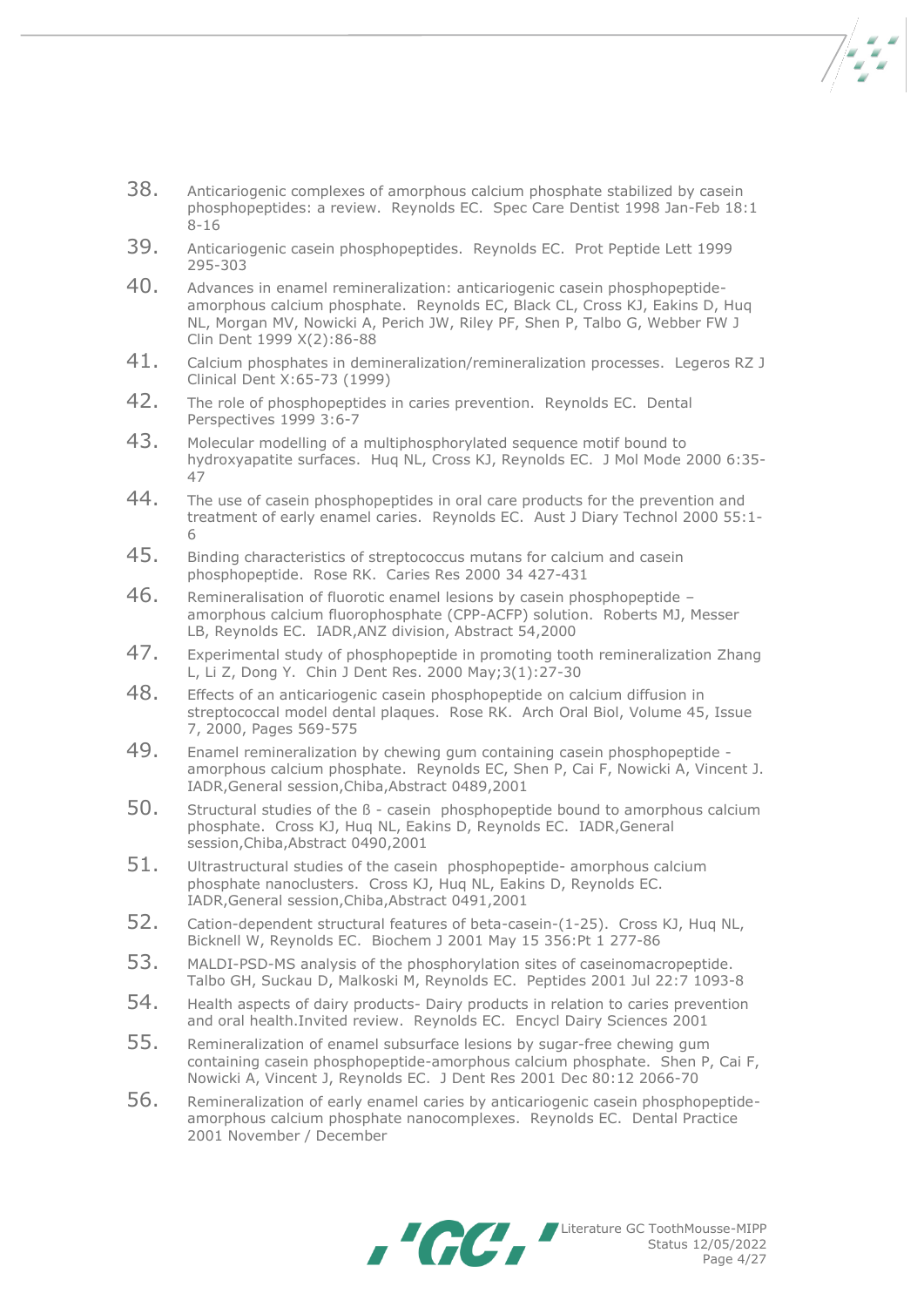57. An in vitro investigation of the effects of casein phosphopeptide-stabilized amorphous calcium phosphate (CPP-ACP) on erosion of human dental enamel by a sports drink. Ramalingam L , Messer LB, [Reynolds EC.](http://research.bmn.com/medline/search/results?keyword_field=fullrec&order=rel&keywords=reynolds_ec:au) IADR, General session, San Diego 2002 - Abstract 2810

- 58. A clinical trial of the anticaries efficacy of casein derivatives complexed with calcium phosphate in patients with salivary gland dysfunction. Hay KD and Thomson WM. Oral Surg Oral Med Oral Pathol Oral Radiol Endod 2002;93:271-5
- 59. Incorporation of Casein Phosphopeptide-Amorphous Calcium Phosphate into a Glass-ionomer Cement. Mazzaoui SA, [Burrow MF,](http://research.bmn.com/medline/search/results?keyword_field=fullrec&order=rel&keywords=burrow_mf:au) [Tyas MJ,](http://research.bmn.com/medline/search/results?keyword_field=fullrec&order=rel&keywords=tyas_mj:au) [Dashper SG,](http://research.bmn.com/medline/search/results?keyword_field=fullrec&order=rel&keywords=dashper_sg:au) [Eakins](http://research.bmn.com/medline/search/results?keyword_field=fullrec&order=rel&keywords=eakins_d:au)  [D,](http://research.bmn.com/medline/search/results?keyword_field=fullrec&order=rel&keywords=eakins_d:au) [Reynolds EC.](http://research.bmn.com/medline/search/results?keyword_field=fullrec&order=rel&keywords=reynolds_ec:au) J Dent Res 2003 Nov 82:11 914-8
- 60. Caries prevention potential of a tooth-coating material containing casein phosphopeptide - amorphous calcium phosphate (CPP – ACP). [Sato T,](http://research.bmn.com/medline/search/results?keyword_field=fullrec&order=rel&keywords=cross_kj:au) [Yamanaka](http://research.bmn.com/medline/search/results?keyword_field=fullrec&order=rel&keywords=huq_nl:au)  [K,](http://research.bmn.com/medline/search/results?keyword_field=fullrec&order=rel&keywords=huq_nl:au) [Yoshii E.](http://research.bmn.com/medline/search/results?keyword_field=fullrec&order=rel&keywords=bicknell_w:au) IADR, General session, Goteborg 2003, Abstract 1007
- 61. Retention in plaque and remineralization of enamel lesions by various forms of calcium in a mouthrinse or sugar-free chewing gum. [Reynolds EC,](http://research.bmn.com/medline/search/results?keyword_field=fullrec&order=rel&keywords=reynolds_ec:au) [Cai F,](http://research.bmn.com/medline/search/results?keyword_field=fullrec&order=rel&keywords=cai_f:au) [Shen P,](http://research.bmn.com/medline/search/results?keyword_field=fullrec&order=rel&keywords=shen_p:au) [Walker GD.](http://research.bmn.com/medline/search/results?keyword_field=fullrec&order=rel&keywords=walker_gd:au) J Dent Res 2003 Mar 82:3 206-11
- 62. Remineralization of enamel subsurface lesions in situ by sugar-free lozenges containing casein phosphopeptide-amorphous calcium phosphate. [Cai F,](http://research.bmn.com/medline/search/results?keyword_field=fullrec&order=rel&keywords=cai_f:au) [Shen P,](http://research.bmn.com/medline/search/results?keyword_field=fullrec&order=rel&keywords=shen_p:au) [Morgan MV,](http://research.bmn.com/medline/search/results?keyword_field=fullrec&order=rel&keywords=nowicki_a:au) [Reynolds EC.](http://research.bmn.com/medline/search/results?keyword_field=fullrec&order=rel&keywords=reynolds_ec:au) Aus Dent J 2003 48:4 240-243
- 63. Erosion of human dental enamel by sports drinks. Ramalingam L, Messer LB, Reynolds EC. Synopses 27:16-19 (2003)
- 64. Dairy components in oral health. Reynolds EC. Aust J Dairy Tech 58:79-81 (2003)
- 65. Molecular modelling of the multiphosphorylated casein phosphopeptide alpha s1 casein (59-79). Huq NL, Cross KJ, Reynolds EC. J Dairy Res 71:1-5 (2004)
- 66. Acid resistance of enamel subsurface lesions remineralized by a sugar-free chewing gum containing casein phosphopeptide-amorphous calcium phosphate (CPP-ACP). Iijima Y, Cai F, Shen P, Walker G, Reynolds C, Reynolds EC. Caries Res 2004;38:551-556
- 67. NMR studies of a novel calcium, phosphate and fluoride delivery vehicle the multiphosphorylated peptide alpha s1-casein (59-79) complexed with amorphous calcium fluoride phosphate. Cross KJ, Huq NL, Sum M, Stanton D, Reynolds EC. Biomaterials 25:5061-5069
- 68. Fluoride effect on acid resistance capacity of CPP-ACP containing material. Kariya S, Sato T, Sakaguchi Y, Yoshii E. Abstract 2045 – 82nd General Session of the IADR, 2004, Honolulu, Hawaii.
- 69. Remineralization power by xylitol chewing gums. Murata Y, Matsuda Y, Tanaka T, Ikeda T, Komatsu H, Sano H, Miyake R, Morita M. Abstract 2046 - 82nd General Session of the IADR, 2004, Honolulu, Hawaii
- 70. Effects of cheese and milk containing CPP-ACP on enamel remineralization. Minami K, Inaba D, Yonemitsu M, Koganei M, Oda M. Abstract 2049 - 82nd General Session of the IADR, 2004, Honolulu, Hawaii
- 71. Molecular of anticariogenic casein phosphopeptide aS2-CN(2-20) NMR spectroscopy derived constraints. Deangelis EF, Huq NL, Cross KJ, Reynolds EC. Abstract 2997 - 82nd General Session of the IADR, 2004, Honolulu, Hawaii
- 72. Determination of demineralization of tooth substrate by use of an ultrasonic device. Takamizawa T, Yamaguchi K, Inage H, Miyazaki M, Ando S, Hinoura K. Japan J Conserv Dent 2004 Jun 47 Spring Issue 24 – Abstract B-4
- 73. Clinical effectiveness of a CPP-ACP crème for tooth hypersensitivity treatment. A. Poitevin, M. Peumans, J. De Munck, K. Van Landuyt, E. Coutinho, M. Braem, B. Van Meerbeek. EADR Istanbul, 25-28 August 2004 – Abstract 0136

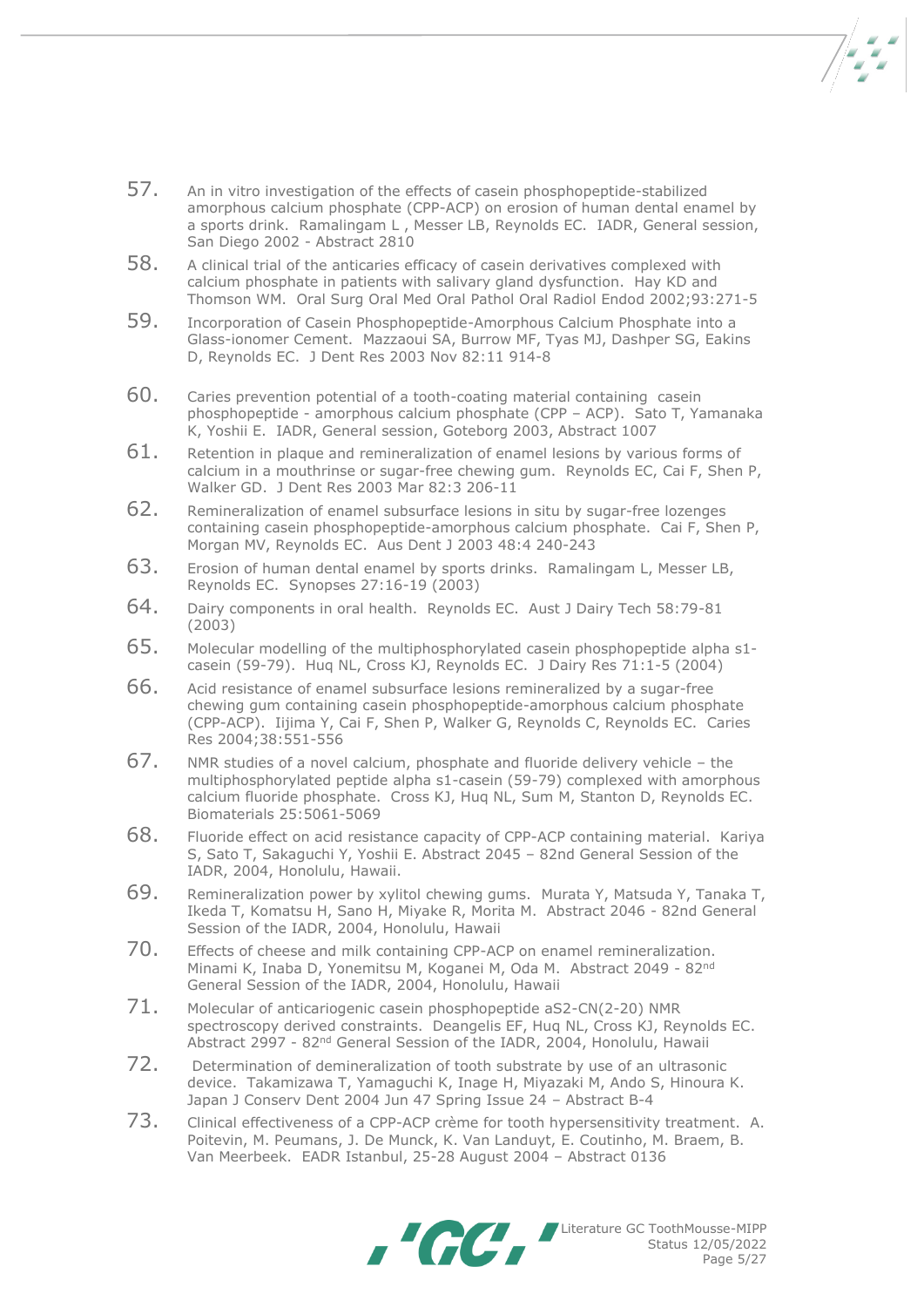- 74. Enamel remineralization by a mouthrinse containing casein phosphopeptideamorphous calcium phosphate and fluoride in an in situ model. P. Shen, F. Cai, G. Walker, C. Reynolds, E.C. Reynolds. Australian Dental Journal ADRF Special Research Supplement 2004; 49:4
- 75. Investigation of the binding of casein phosphopeptides to the major enamel pellicle proteins. M. Ung, N.L. Huq, K.J. Cross, E.C. Reynolds. Australian Dental Journal ADRF Special Research Supplement 2004; 49:4
- 76. Additional aids to the remineralisation of tooth structure. E.C. Reynolds, L.J. Walsh. Textbook: Preservation and Restoration of Teeth - 2nd edition 2005, p111-118. \*
- 77. Acid Resistance of Enamel Subsurface Lesions Remineralized by a Sugar-Free Chewing Gum Containing Casein Phosphopeptide-Amorphous Calcium Phosphate. Y. Iijima, F. Cai, P. Shen, G. Walker, C. Reynolds, E.C. Reynolds. Caries Res 2004;38:551-556.
- 78. La rémineralisation des lesions carieuses (2) synergies thérapautiques. J.-J. Lasfargues, J.M. Ten Cate, C. Miller. Realités Cliniques Vol. 15 n° 3, 2004 pp. 261-275
- 79. Using ultrasound transmission velocity to analyze demineralization of tooth substrate. M. Miyazaki, K. Yamaguchi, T. Takamizawa, H. Inage, K. Hinoura. Abstract 94 – 52nd ORCA Congress, July 2005, Indianapolis, USA / Caries Res 2005; 39:319
- 80. Fluoride uptake and distribution in enamel and dentin after application of different fluoride solutions. B.E. Holler, K.-H. Friedl, H. Jung, K.-A. Hiller, G. Schmalz. Clin Oral Invest (2002) 6:137-144
- 81. Preventing acid induced enamel demineralization using CPP-ACP containing paste. Y.Sakaguchi, S. Kato, T. Sato, S. Kariya and L. Chen. Abstract 2055 - IADR, March 2005, Baltimore, Maryland, USA
- 82. Casein Phosphopeptide-Amorphous calcium phosphate paste: root surface caries formation. J.Hicks and C. Flaitz. Abstract 3275 – IADR, March 2005, Baltimore, Maryland, USA.
- 83. Nuove strategie nella prevenzione della carie dentaria: studio sperimentale sui caseino-fosfopeptidi. G.F Ferrazzano, S. Troianiello, G. Sangianantoni, A. Ingenito. Prevenzione Odontostomatologica 2005 ; 4 :15-21 \*
- 84. Minimal intervention dentistry: part 1. Strategies for addressing the new caries challenge in older patients. J.M. Chalmers. JCDA, June 2006, Vol.72, No.5 \*
- 85. Promoting remineralization: using casein phosphopeptide stabilized amorphous calcium (fluoride) phosphate. A chemical approach. D.J. Manton. EAPD, Amsterdam 8-11 June, 2006
- 86. Acid resistance of remineralized enamel by a sugar-free chewing gum. Y. Iijima, M. Nishimura, S. Iijima. Abstract  $184 - 84$ <sup>th</sup> General Session of the IADR, 28 June - 1 July 2006, Brisbane, Australia.
- 87. Remineralization of white spot lesions in situ by tooth mousse. D.J. Manton. P. Shen, F. Cai, N.J. Cochrane, C. Reynolds, L.B. Messer, E.C. Reynolds. Abstract 185 – 84th General Session of the IADR, 28 June - 1 July 2006, Brisbane, Australia.
- 88. Remineralization by a mouthrinse containing CPP-ACP at pH 5.5. P. Shen, F. Cai, G.D. Walker, C. Reynolds, E.C. Reynolds. Abstract 189 - 84<sup>th</sup> General Session of the IADR, 28 June - 1 July 2006, Brisbane, Australia.
- 89. Remineralization by chewing gum containing CPP-ACP and citric acid. F. Cai, P. Shen, G.D. Walker, Y. Yuan, D.J. Manton, C. Reynolds, E.C. Reynolds. Abstract 190 – 84th General Session of the IADR, 28 June - 1 July 2006, Brisbane, Australia.



Literature GC ToothMousse-MIPP Status 12/05/2022 Page 6/27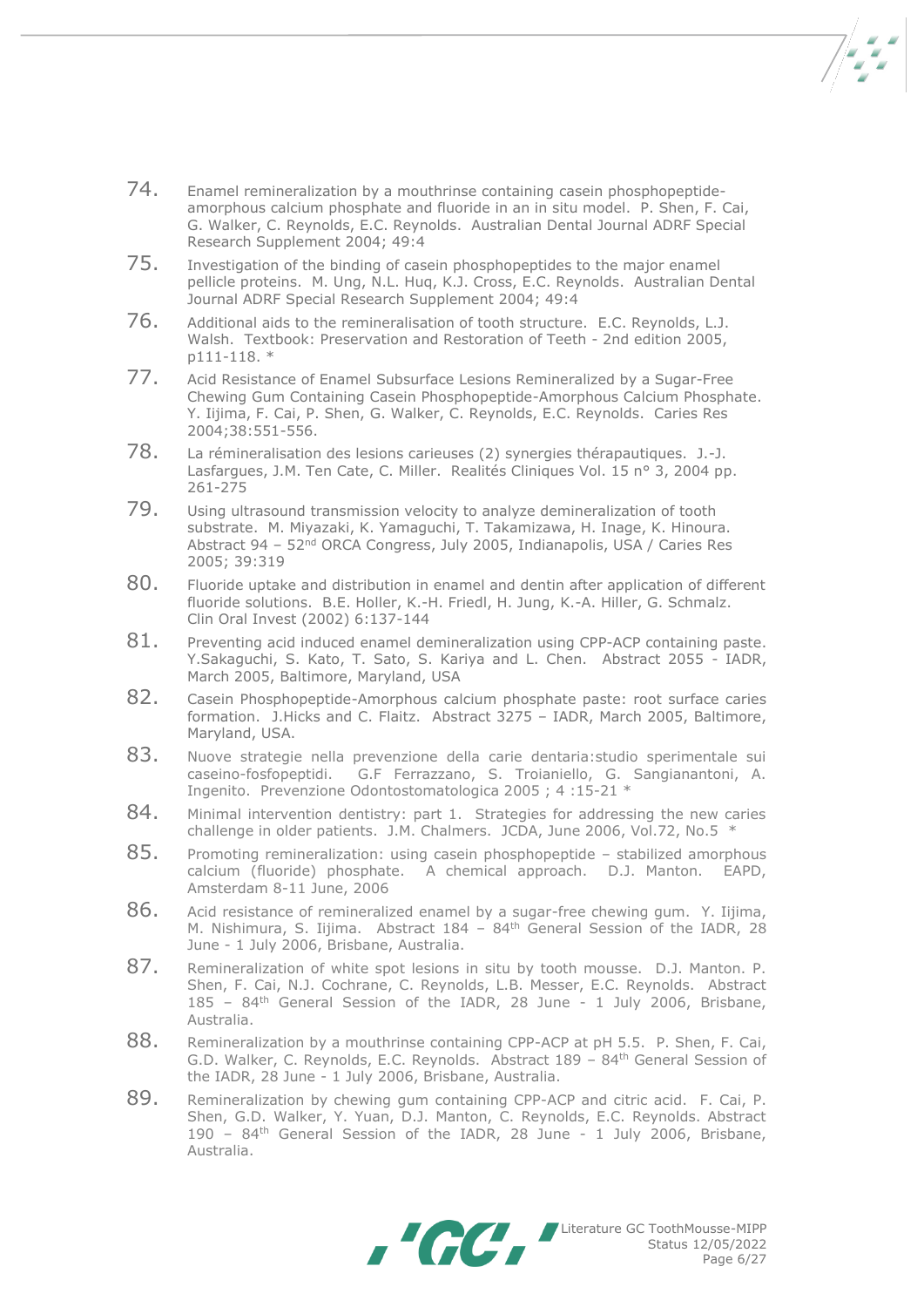- 90. Remineralization potential of CPP-ACP and its synergy with fluoride. Y. Sakaguchi, S. Kato, T. Sato, S. Kariya, S. Nagao, L. Chen. Abstract 191 – 84th General Session of the IADR, 28 June - 1 July 2006, Brisbane, Australia.
- 91. OLF and TMR analysis of CPP-ACFP remineralized enamel in vitro. N.J. Cochrane, F. Cai, E.C. Reynolds. Abstract 192 – 84th General Session of the IADR, 28 June - 1 July 2006, Brisbane, Australia.
- 92. Effect of CPP-ACP versus potassium nitrate on cervical dentinal hypersensitivity. L.J. Walsh, W.S. Wang, A. Cakar, C. Devani, K.K. Tran, A. Hall. Abstract 947 – 84<sup>th</sup> General Session of the IADR, 28 June - 1 July 2006, Brisbane, Australia.
- 93. Plaque microcosm biofilm mineralization by CPP-ACP and calcium-phosphatemonofluorophosphate-urea mineralizing solution. L. Wong, C.H. Sissons. Abstract  $1269 - 84$ <sup>th</sup> General Session of the IADR, 28 June - 1 July 2006, Brisbane, Australia.
- 94. Effect of CPP-ACP on hardness of enamel eroded by Cola-drink. H. Sukasaem, M. Panich, S. Poolthong. Abstract 1673 – 84th General Session of the IADR, 28 June - 1 July 2006, Brisbane, Australia.
- 95. An in vitro study of wear prevention in dentine. T. Narayana, S. Ranjitkar, J.A. Kaidonis, G.C. Townsend, L.C. Richards. Abstract 2424 – 84th General Session of the IADR, 28 June - 1 July 2006, Brisbane, Australia.
- 96. Enamel wear prevention under conditions simulating bruxism and acid regurgitation. S. Ranjitkar, J.A. Kaidonis, G.C. Townsend, L.C. Richards. Abstract 2428 –  $84<sup>th</sup>$  General Session of the IADR, 28 June - 1 July 2006, Brisbane, Australia.
- 97. CPP-ACP gum slows progression and enhances regression of dental caries. M.V. Morgan, G.G. Adams, D.L. Bailey, C.E. Tsao, E.C. Reynolds. Abstract 2445 - 84<sup>th</sup> General Session of the IADR, 28 June - 1 July 2006, Brisbane, Australia.
- 98. Structure and 15N-Dynamics of casein phosphopeptide-amorphous calcium phosphate nanocomplexes. K.J. Cross, T.J. Attard, N.L. Huq, E.C. Reynolds. Abstract 2534 -  $84<sup>th</sup>$  General Session of the IADR, 28 June - 1 July 2006, Brisbane, Australia.
- 99. Improved plaque uptake and enamel remineralization by fluoride with CPP-ACP. E.C. Reynolds, N.J. Cochrane, P. Shen, F. Cai, G.D. Walker, M.V. Morgan, C. Reynolds. Abstract 2538 – 84th General Session of the IADR, 28 June - 1 July 2006, Brisbane, Australia.
- 100. Prevention of white spot lesions in orthodontic practice: a contemporary review. T.R. Sudjalim, M.G. Woods, D.J. Manton. Australian Dental Journal 2006;51(4):284-289
- 101. In situ remineralisation by sugar-free gums, one containing CPP-ACP. D.J. Manton, F. Cai, N. Cochrane, G.D. Walker, P. Shen, G. Adams, L.B. Messer, C. Reynolds, E.C. Reynolds. Abstract 0020 – 45th Annual Meeting of Australian/New Zealand Division of the IADR, 25-28 September 2005
- 102. Incorporation of casein phosphopeptide-amorphous calcium phosphate into a temporary cement. R. Wong, J. Palamara, P.R. Wilson. Abstract 0653 - 84th General Session of the IADR, 28 June - 1 July 2006, Brisbane, Australia.
- 103. Incorporation of casein-phosphopeptide-amorphous calcium phosphate into glass ionomer cement. H. Al-Zraikat, J. Palamara, M. Burrow, H. Messer. Abstract 0654 - 84<sup>th</sup> General Session of the IADR, 28 June - 1 July 2006, Brisbane, Australia.



Literature GC ToothMousse-MIPP Status 12/05/2022 Page 7/27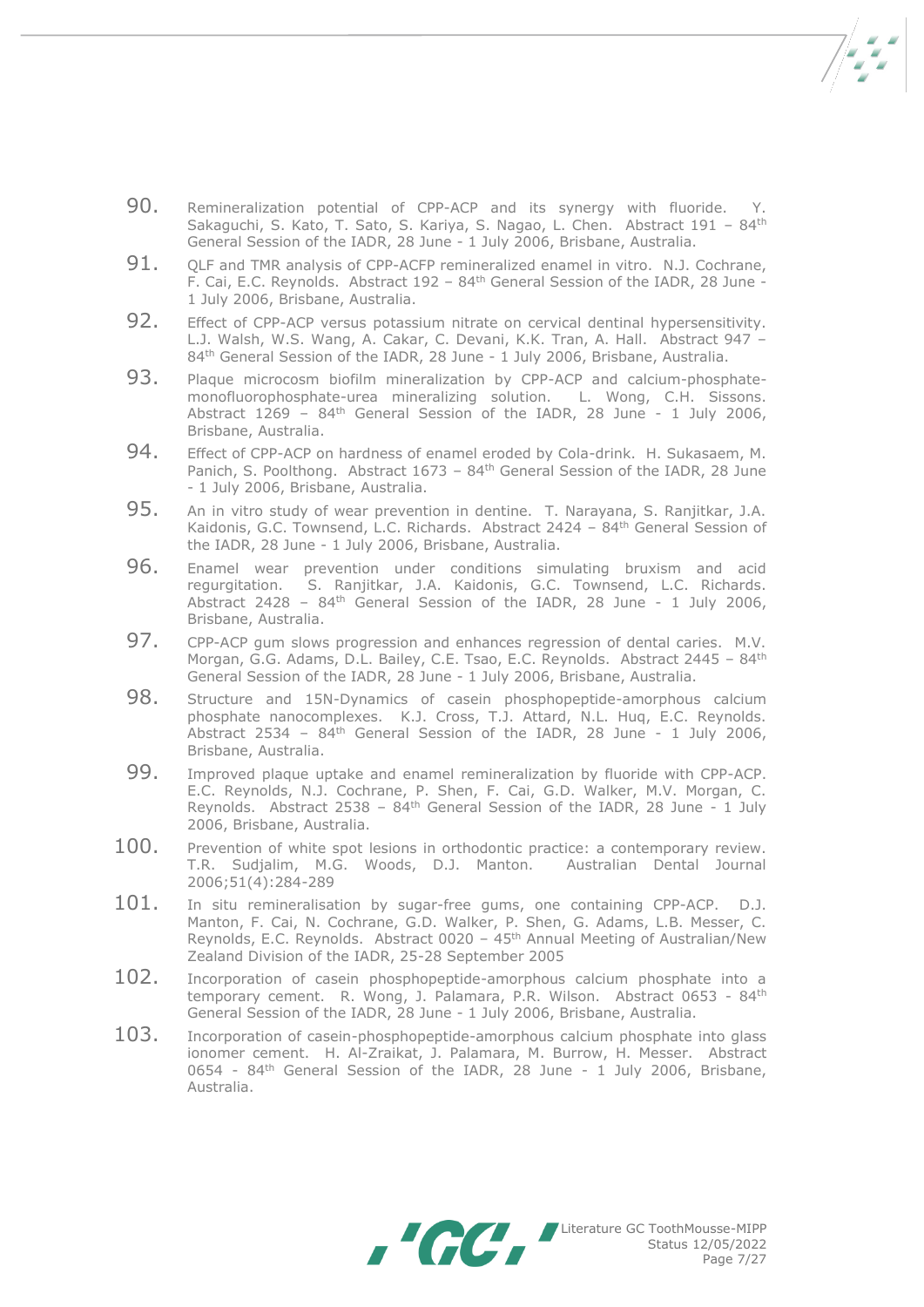- 104. Effect of CPP-ACP paste on mechanical properties of bovine enamel as determined by an ultrasonic device. K. Yamaguchi, M. Miyazaki, T. Takamizawa, H. Inage, B.K. Moore. Journal of Dentistry (2006) 34, 230-236 \*
- 105. Ultrasonic determination of the effect of casein phosphopeptide-amorphous calcium phosphate paste on the demineralization of bovine dentin. K. Yamaguchi, M. Miyazaki, T. Takamizawa, H. Inage, H. Kurokawa. Caries Res 2007; 41:204-207 \*
- 106. Resin bonding using an all-etch or self-etch adhesive to enamel after carbamide peroxide and/or CPP-ACP treatment. C.A. Moule, F. Angelis, G-H. Kim, S. Le, S. Malipatil, M.S. Foo, M.F. Burrow, D. Thomas. Australian Dental Journal 2007; 522):133-137 \*
- 107. Effect of CPP-ACP paste on tooth mineralization: an FE-SEM study. M. Oshiro, K. Yamaguchi, T. Takamizawa, H. Inage, T. Watanabe, A. Irokawa, S. Ando, M. Miyazaki. Journal of oral Science, Vol.49, No.2, 115-120, 2007 \*
- 108. Effect of a CPP-ACP agent on the demineralization and remineralization of dentine in vitro. C. Rahiotis, G. Vougiouklakis. Journal of Dentistry 35 (2007) 695-698
- 109. Remineralization of enamel lesion by a novel cream with both CPP-ACP and fluoride. S. Kariya, Y. Sakaguchi, T. Sato, S. Kato, L. Chen Y. Iijima. Poster session 136 – 54th Annual ORCA Congress 2007 \*
- $110.$  Considering biomodification and remineralization techniques as adjuncts to vital tooth-bleaching regimens. F.J. Milnar. Compendium, May 2007;28(5):234-240 \*
- $111.$  Aesthetic management of severely fluorosed incisors in an adolescent female. H. Ng, D.J. Manton. Australian Dental Journal 2007;52(3):243-248 \*
- 112. Minimally invasive treatment of white spot enamel lesions. S. Ardu, N.V. Astioni, N. Benbachir, I. Krejci. Quintessenz International, Volume 38, Number 8, September 2007, p.633-636 \*
- 113. The Role of Tooth Mousse in preventing enamel wear. S. Rajnjitkar, J.A. Kaidonis,G.C. Townsend, L.C. Richards. Poster 0375 - session 39- 42nd annual meeting of IADR-Continental European and Israeli Divisions, Sept 26th-29th 2007
- 114. Change in surface hardness of enamel by a cola drink and a CPP-ACP paste. Tantbirojn D, Huang A, Ericson MD, Poolthong S. Journal of Dentistry 36 (2008) 74-79
- 115. Effect of Acidulated Phosphate Fluoride and Casein Phosphopeptide-Amorphous Calcium Phosphate Application on Shear Bond Strength of Orthodontic Brackets. D. Keçik, S. Burçak Cehrelib, C. Sar, B. Unver. Angle Orthodontist, Vol 78, N°1, 2008, p129-133
- 116. Enamel Subsurface Lesion Remineralisation with Casein Phosphopeptide Stabilised Solutions of Calcium, Phosphate and Fluoride. N.J. Cochrane S. Saranathan F. Cai K.J. Cross E.C. Reynolds. Caries Res 2008;42:88–97
- 117. Combined CPP-ACP and photoactivated disinfection (PAD) therapy in arresting root surface caries: a case report. J. Vlacic, I. A. Meyers and L. J. Walsh. Br Dent J 203:457-459 2007
- 118. Early Childhood Caries- A Review S Misra, Jinous F Tahmassebi & Micheal Bosnam. Dental Update Nov 2007;34:556-564
- 119. Fluoride and casein phosphopeptide-amorphous calcium phosphate. E.C. Reynolds, F. Cai, N.J. Cochrane, P. Shen, G.D. Walker, M.V. Morgan, and C. Reynolds. J Dent Res 87(4):344-348, 2008
- 120. An in vitro assessment of the role of Tooth Mousse in preventing wine erosion. C Piekarz, S Ranjitkar, D Hunt, J McIntyre. Australian Dental Journal 2008; 53: 22– 25

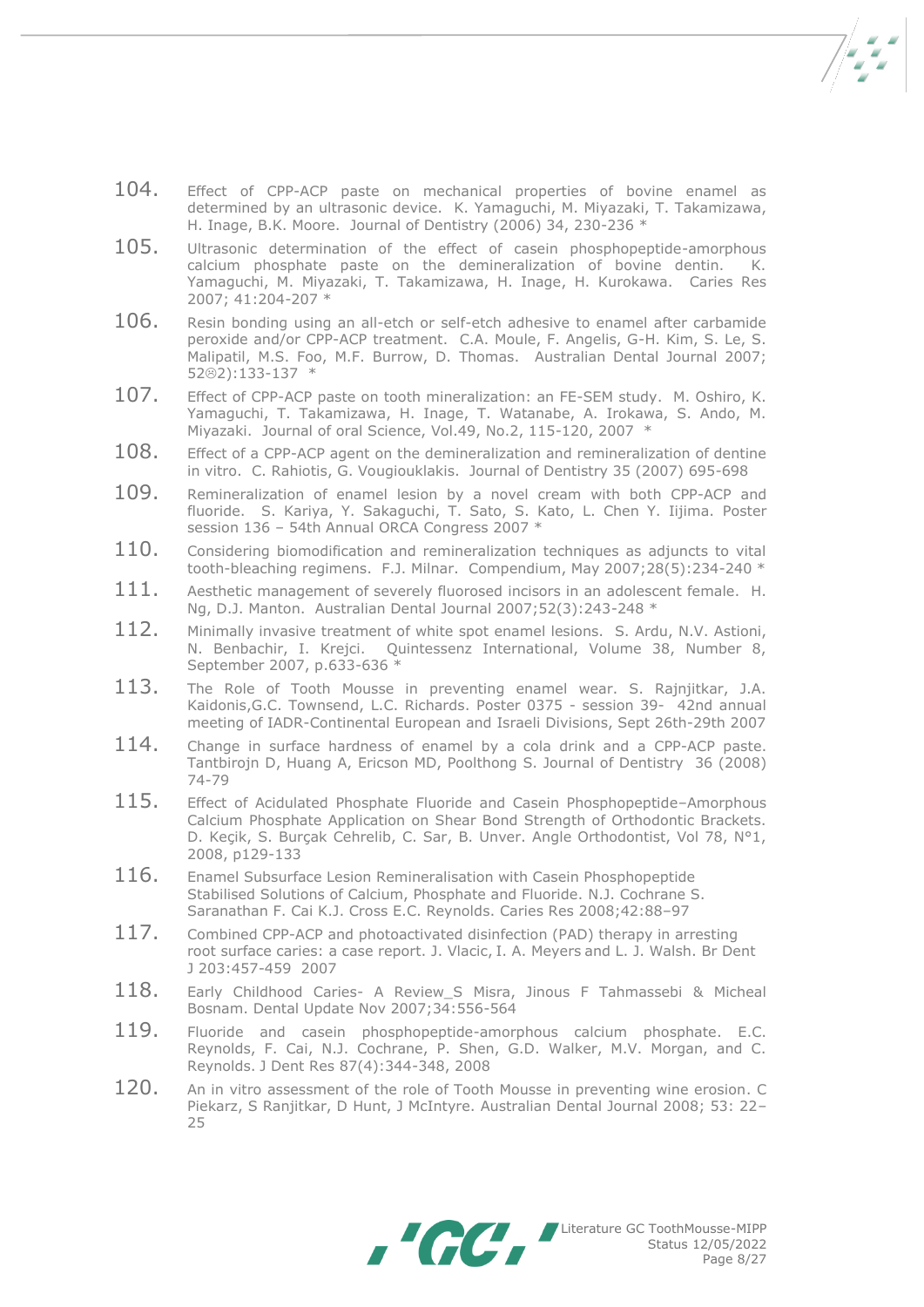- 121. The effect of casein phosphopeptide-amorphous calcium phosphate on remineralization of artificial caries-like lesions: an in vitro study. VLN Kumar,\* A Itthagarun, NM King. Australian Dental Journal 2008; 53: 34–40
- 122. An Introduction to Minimal Intervention Dentistry (MI). S Mickenautsch. DENTAL NEWS, VOLUME XIV, NUMBER IV, 2007
- 123. A new paradigm for operative dentistry. GJ Mount. Australian Dental Journal 2007;52:(4):264-270
- 124. Application of the System for Total Environmental Management(STEM) to demineralization, dental erosion and tooth wear. Laurence J.Walsh, Australasian Dental Practice Jan-Feb 2008
- 125. Pronamel and tooth mousse: An initial assessment of erosion prevention in vitro. Jeremy Rees a, Theresa Loyn, Barbara Chadwick. journal of dentistry 35 (2007) 355-357
- 126. Characterization of oral films formed in the presence of a CPP–ACP agent: An in situ study. Christos Rahiotis, George Vougiouklakis, George Eliades. journal of dentistry 36 (2008) 272–280
- 127. New Strategies in dental caries prevention: experimental study on casein phosphopetide. G.F.Ferrazzano, T.Cantile, A.Ingenito, L.Chianese, M.Quarto. European Journal of Paed Dentistry 4/2007
- 128. Development of GIC incorporating Caesin Phosphopetide amorphous phosphate (CPP\_ACP) complex. ADRF Research Abstracts. H Al-Zraikat, J Palamara, M Burrow, H Messer.
- 129. Structural Characterization of Beta-Caesin(1-25)-ACFP Complex. KJ Cross, NL Huq, DP Stanton, H He, EC Reynolds. Aust Dent J ADRF Special Research Supplement 2007;52:4
- 130. Structural Characterization of anticariogenic casein Phosphopeptide alphas2 caesin(46-70 complexed with amorphous calcium phosphate. KJ Cross, NL Huq, DP Stanton, H He, EC Reynolds, K Lau. Aust Dent J ADRF Special Research Supplement 2007;52:4
- 131. In-Vitro- Studie Zur Überprûfung einermöglichen Remeralisation durch<br>caesinphosphopetidhaltige Calciumphosphat-komplexe (CPP ACP). Calciumphosphat-komplexe B.Wilfershausen, B.Schulz Dobrick, B.Azrak, C.Gleissener. Deutsche Zahnärztiche Zeitschrift, 63.2008.2
- 132. Adding Caesin Phosphopetide-amorphous Calcium Phosphate to Sports Drinks to Eliminate In Vitro Erosion. L.Ramalingam, LB Messer, EC Reynolds. Pediatric Dentistry 27:1,61-67 2005
- 133. CPP-ACP Paste with Fluoride: In Vitro Root Surface Caries Formation. C.P. Trajtenberg, C. Flaitz, J. Hicks,Abstract 0500, IADR 2007 New Orleans, USA.
- 134. Argon Laser and Remineralizing Paste Effect on Root Surface Caries. G. Westerman, J. Hickx. Abstract 0018, IADR 2007, New Orleans, USA.
- 135. Efficacy of MI Paste in Preventing Demineralization in Overdenture Abutments. B.L. Fuller, R.L. Ettinger, M. Hogan, J.D. Harless, and J.S. Wefel. Abstract 0503, IADR 2007, New Orleans, USA.
- 136. MI Paste and Fluoride effects on Secondary Caries D.C. Haderlie, J. Chalmers, J.D. Harless, M. Hogan, J.S. Wefel and F. Qian. Abstract 0504, IADR 2007, New Orleans, USA.
- 137. MI Paste and Fluoride for Caries Prevention In-Vitro. D. Smolenski, J. Chalmers, J.D. Harless, M. Hogan, F. Qian and J.S. Wefel. Abstract 0505, IADR 2007, New Orleans, USA.



Literature GC ToothMousse-MIPP Status 12/05/2022 Page 9/27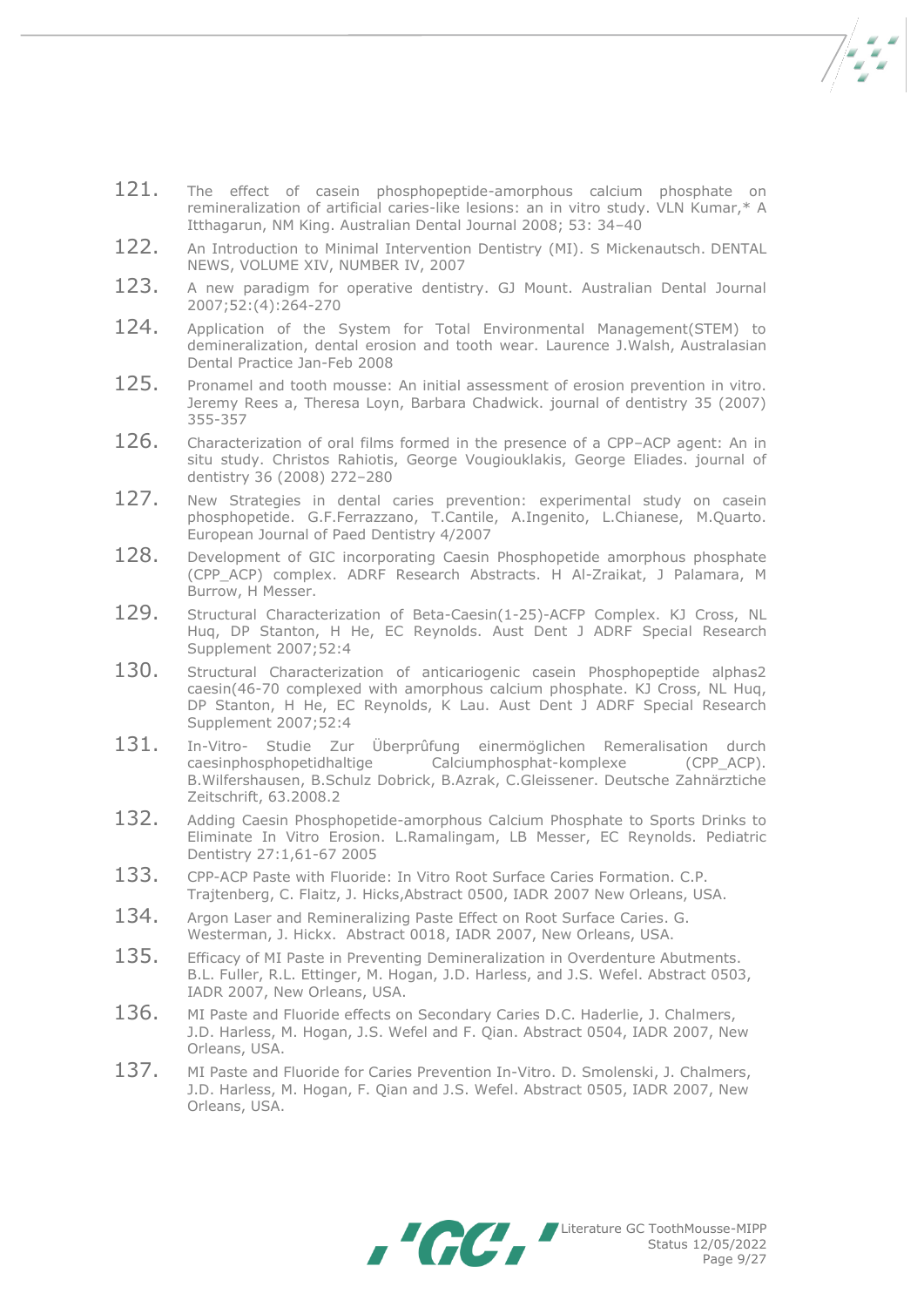- 138. Remineralization Effects of CPP-ACP and Proanthocyanidin on Artificial Root Caries. Q. Xie, C.D. Wu and A.K.B. Bedran-Russo. Abstract 0512, IADR 2007, New Orleans, USA.
- 139. Ultramorphological evaluation of dentin after treatment with different desensitizing agents. S. Smith, M.M. Hernandez, M.A. Vargas, M.M. Hogan, J.D. Harless, J. Kolker and J.S. Wefel. Abstract 0941, IADR 2007, New Orleans, USA.
- 140. Efficacy of Hypersensitivity Agents on Demineralization under Provisional Crowns. L. Freml, C. Stanford, J.D. Harless, M. Hogan, F. Qian and J.S. Wefel. Abstract 1346, IADR 2007, New Orleans, USA.
- 141. Dentifrice Protection Against Dentin Demineralization in an In Vitro Study. A.K. Burwell and D.C. Greenspan. Abstract 1764, IADR 2007, New Orleans, USA.
- 142. Efficacy of MI Paste For Sensitivity Associated With Vital Bleaching. S. Sheharyar, D.S. Cobb, D. Dawson, X. Xiao, G. Denhey and J. Chalmers. Abstract 2041, IADR 2007, New Orleans, USA.
- 143. Nucleating Ability of Calcium Phosphate-Protein-Composites. J.C. Peschke, T. Poth, R. Kliss, H. Franke and O. Musolf. Abstract 2244, IADR 2007, New Orleans, USA.
- 144. Calcium Release and Mechanical Properties of Experimental Calcium-Releasing Composites. L. Chen, L. Ling, J. Yuan, X. Xu and J. Burgess. Abstract 2572, IADR 2007, New Orleans, USA.
- 145. Artificial Caries Inhibited with MI Paste and Two Restorative Materials. S. Wright, J.O. Burgess, L.C. Ramp and P. Beck. Abstract 2777, IADR 2007, New Orleans, USA.
- 146. Ouantitative Tubule Occlusion in an In Vitro Remineralization/Demineralization Model. A.K. Burwell, NovaMin Technology, Inc, Alachua, FL, USA, and D.C. Greenspan. Abstract 0568, EADR 2006, Dublin, Ireland.
- 147. A minimally invasive treatment of severe dental fluorosis. S. Ardu, M. Stavridakis, Ivo Krejci. Quintessence International, Volume 38, Nr 6, June 2007, p.455-458
- 148. The Anticariogenic Effect of Sugar-Free Gum Containing CPP-ACP Nanocomplexes on Approximal Caries Determined Using Digital Bitewing Radiography. M.V. Morgan, G.G. Adams, D.L. Bailey, C.E. Tsao, S.L. Fischman, E.C. Reynolds. Caries Research 2008; 42:171–184
- 149. The Argon Laser and Remineralizing Paste with Fluoride Effects on Enamel Caries. G. Westerman, C. Flaitz, L. Powell, J. Hicks. AAPD,Washington,2008.
- 150. Effect of Addition of Citric Acid and Casein Phosphopeptide-Amorphous Calcium Phosphate to a Sugar-free chewing gum on Enamel Remineralization in Situ. F. Cai, DJ Manton, P. Shen, G.D. Walker, E.C. Reynolds. Caries Research 2007; 41; 377-383.
- 151. Minimal Intervention Dentistry in the New Millennium. J. Chalmers, S. Guzman-Armstrong, DDS, MS. Dentaltown, Febr 2008.
- 152. Prevention of demineralization around orthodontic brackets in vitro. T. Rini Sudjalim, M.G. Woods, D.J. Manton and E.C. Reynolds. American Journal of Orthodontics and Dentofacial Orthopedics, Vol 131 nr6, June 2007.
- 153. A Clinical Trial Measuring White Spot Lesion Progression and Regression. M.V. Morgan, D. Bailey, G. Adams, C. Tsao, A. Hyslop, K. Escobar, D. Manton and E. Reynolds. Abstract 0112, July, 2008, Toronto, Canada.
- 154. Fluoride and Calcium-Phosphate Effects on Fracture Toughness of Bleached Dentin. M. Cipolla, E.A. Ryan and L.E. Tam. Abstract 1032, July, 2008, Toronto, Canada.



Literature GC ToothMousse-MIPP Status 12/05/2022 Page 10/27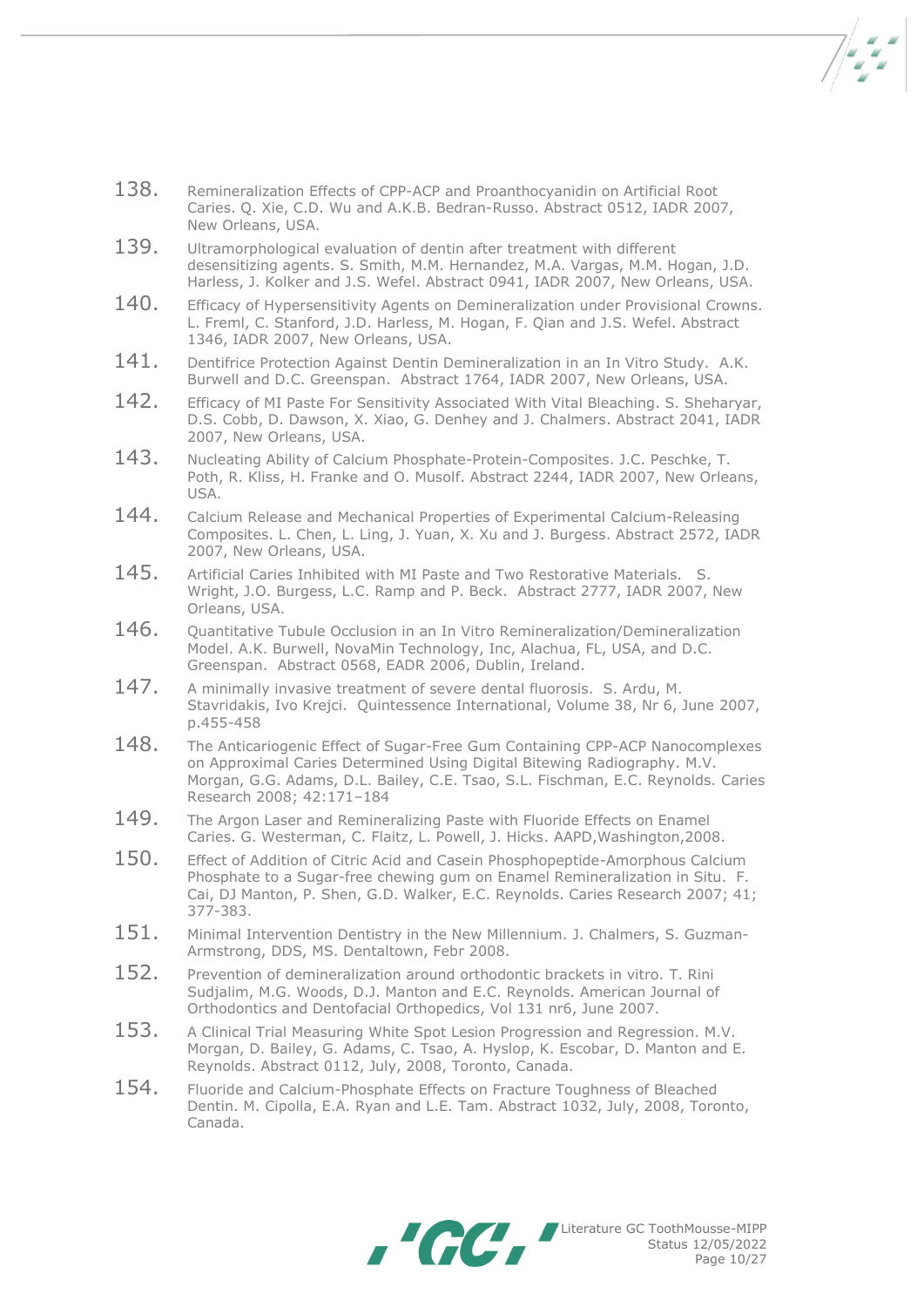- 155. Progression of erosion following use of calcium and phosphorus compounds. C.P. Turssi, F.A. Maeda, D.C.F. Messias, F.C. Rehder Neto, D. Galafassi and M.C. Serra. Abstract 2499, July, 2008, Toronto, Canada.
- 156. The role of tooth mousse in reducing erosive tooth wear. S. Ranjitkar, J.M. Rodriguez, D.W. Bartlett, J.A. Kaidonis, G.C. Townsend and L.C. Richards. Abstract 2500, July, 2008, Toronto, Canada.
- 157. Remineralization of eroded teeth using CPP-ACP paste. A. Huang, D. Tantbirojn. Abstract 3267, July, 2008, Toronto, Canada.
- 158. Remineralization of the artificial caries lesion using CPP-ACP and fluoride. K.-B. Kim, H.-S. Shin, S.-M. Kim, N.–K. Choi and K. –H. Yang. Abstract 3280, July, 2008, Toronto, Canada.
- 159. Effect of CCP-ACP on oral health of cerebral palsy children. Z. Aytepe, E.B. Tuna, D. Oner Ozdas and E. Yamac. Abstract 3343, July, 2008, Toronto, Canada.
- 160. Remineralization of artificial caries by CPP-ACP paste. U. Theerapiboon, R. Puanaiyaka and C. Maneenut. Abstract 3274, July, 2008, Toronto, Canada.
- $161.$  Clinical trial of tooth mousse on white spot lesions. M.V. Morgan, DL. Bailey, G.G. Adams, C. Tsao, A. Hyslop, K. Escobar, D. Manton and E.C. Reynolds. Cooperative research centre for oral health science. Toronto, Briefing paper nr2 July 2008.
- 162. Remineralization of enamel subsurface lesions in situ by the use of three commercially available sugar-free gums. D.J. Manton, G.D. Walker, F. Cai, N.J. Cochrane, P. Shen & E.C. Reynolds. International Journal of Paediatric Dentistry 2008; 18:p 284–290
- 163. Prevention of demineralization around orthodontic brackets in vitro. Th R. Sudjalim, M.G. Woods, D.J. Manton and E.C. Reynolds. American Journal of Orthodontics and Dentofacial Orthopedics. June 2007. P705.e1 – 705. e9.
- 164. Karies Die Therapie. G. Allais, Turin Italy. Teamwork, Continuing Dental Education, p 716 – 735, June 2007.
- 165. Calcium phosphate-based remineralization systems: scientific evidence? E.C. Reynolds. Australian Dental Journal 2008; 53: 268–273
- 166. Surface kinetic roughening caused by dental erosion: an atomic force microscopy study. E. Quartarone, P. Mustarelli, C. Poggio and M. Lombardini. Journal of Applied physics 103, May 2008
- 167. Comparison of Tooth Mousse Plus with 5000 ppm Fluoride. EC Reynolds, F Cai, DJ Manton, P Shen, GD Walker, NJ Cochrane, S Haynes, Y Yuan, C Reynolds. Abstract, IADR Perth 1-3 Oct 2008.
- $168.$  Evaluation of the product based on Recaldent™ technology in the treatment of dentin hypersensitivity. Kowalczyk, Botuliński, Jaworska, Kierklo, Pawińska, Dąbrowska. Advances in Medical Sciences, Vol. 51, 2006 Suppl 1
- 169. In vitro evaluation of casein phosphopeptide-amorphous calcium phosphate (CPP-ACP) effect on stripped enamel surfaces. A SEM investigation. G. Allesandri Bonetti, M. Zanarini, S. Incerti Parenti, S. Marchionni, L. Checchi. Journal of Dentistry (2009)
- 170. Protective effect of yogurt extract on dental enamel demineralization in vitro. G.F. Ferrazzano, T. Cantile, M. Quarto, A. Ingenito, L. Chianese, F. Addeo. Australian Dental Journal 2008; 53:314-319
- 171. Adopting minimum intervention in dentistry: Diffusion, bias and the role of scientific evidence. S. Mickenautsch. International Dentistry SA, Vol11, No.1, p.16-26



Literature GC ToothMousse-MIPP Status 12/05/2022 Page 11/27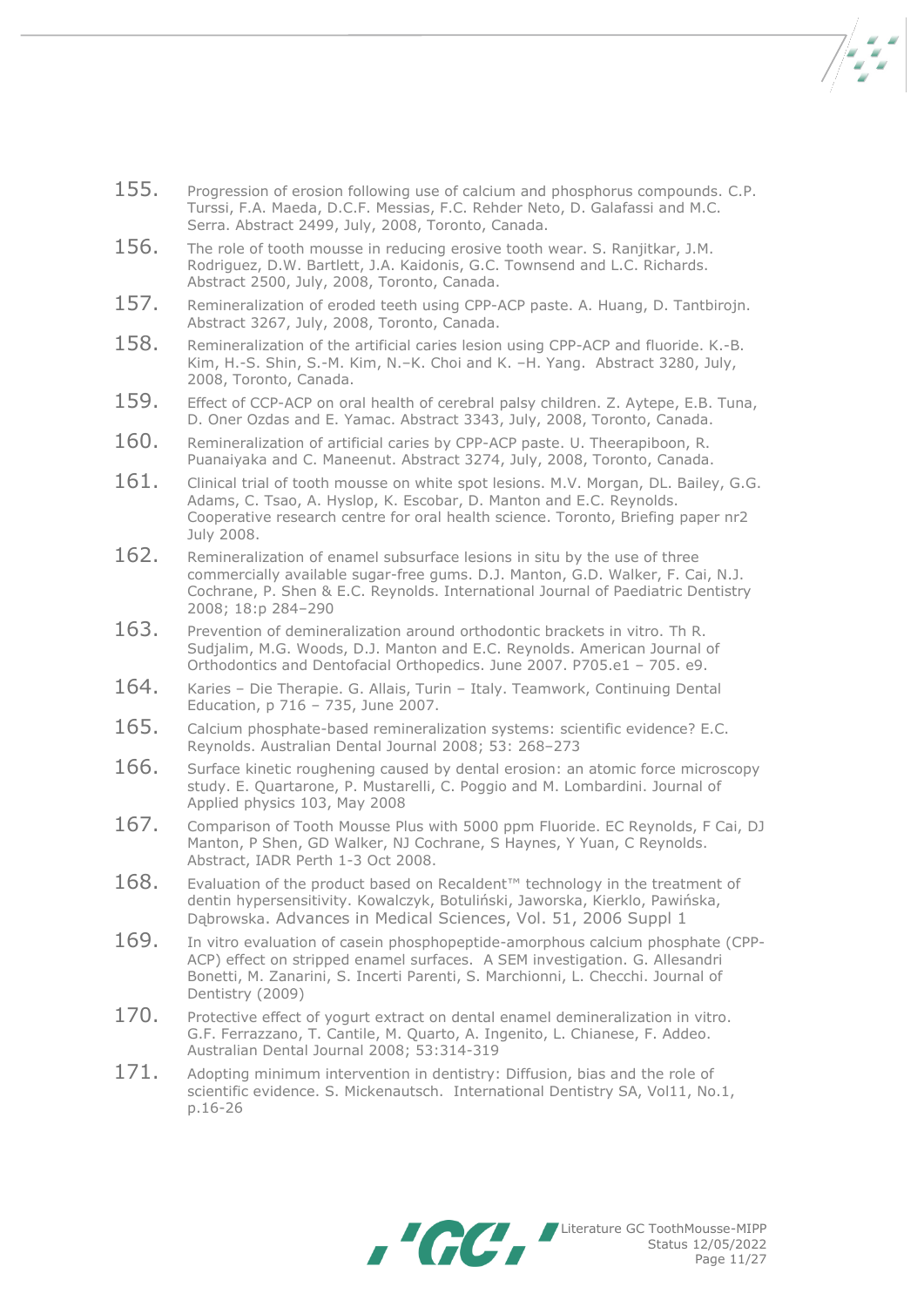- 172. The effect of casein phosphopeptide-amorphous calcium phosphate on erosive enamel and dentine wear by toothbrush abrasion. S. Ranjitkar, J.M. Rodriguez, J.A. Kaidonis, L.C. Richards, G.C. Townsend, D.W. Bartlett. Journal of Dentistry 37: 250-254 (2009)
- 173. Potential remineralization of postorthodontic demineralized enamel and the use of enamel microabrasion and bleaching for esthetics. K.J. Donly and I.S. Sasa. Seminars in Orthodontics, Vol.14, No3 (September) 2008: pp 220-225
- 174. White spot lesions after orthodontic treatment. D. Willmot. Seminars in Orthodontics, Vol.14, No3 (September) 2008: pp 209-219
- 175. Casein Phosphopeptid Amorphes Calciumphosphat (CPP-ACP) und seine Wirkung auf die Zahnhartsubstanz. K.W. Neuhaus, A. Lussi. Schweiz Monatsschr Zahnmed, Vol.119, 2/2009
- 176. Are we ready to move from operative to non-operative/preventive treatment of dental caries in clinical practice? N.B. Pitts. Caries Res 2004;38:294-304
- 177. Protocol for the prevention and management of root caries. T. Donovan. Journal Compilation 2008, Volume 20, N°6, 2008, p.405-411
- 178. Tooth Mousse Plus Versus Cervitec GEL. P. Naidu and P. Subramaniam. Abstract 2050 – IADR 2009, Miami, USA
- 179. Dental Caries: Where to from here? D.J. Manton. RACDS Annals 19 73-76 2008
- 180. Clinical trial of Tooth Mousse on white sport lesions. M.V. Morgan, D.L. Bailey, G.G. Adams, C. Tsao, A. Hyslop, K. Escobar, D. Manton, E.C. Reynolds. Cooperative Research Center for Oral Health Science.
- $181.$  Effect of ozone and Tooth Mousse<sup>TM</sup> on the efficacy of peroxide bleaching. DJ Manton, R. Bhide, MS Hopcraft, EC Reynolds. Australian Dental Journal 2008; 53: 128-132
- 182. The effect of Casein Phosphopeptide amorphous Calcium Phosphate and a Cola Soft Drink on In Vitro Enamel Hardness. M. Panich and S. Poolthong. J Am Dent Assoc 2009:140;455-460
- 183. In vitro evaluation of casein phosphopeptide-amorphous calcium phosphate (CPP-ACP) effect on stripped enamel surfaces. A SEM investigation. Giulio AB, Matteo Z, Serena IP, Silvia M, Luigi C G. JOD-1346 (2009) Page 228-232
- 184. Dental Caries: Where to From Here? D.J. Manton. Ann Roy Australas Coll Dent Surg 2008;19:73-76
- 185. Anticariogenicity of Casein Phosphopeptide-amorphous Calcium Phosphate: A review of the Literature. C. Llena, L. Forner, P. Baca. The JCDP, Volume 10, Nr. 3 - May 1, 2009
- 186. Oral cavity risk assessment of a child with progressive dystrophic myopathy. M. Rashkova, E. Karageorgi.
- 187. Effects of CPP-ACP Paste on the Shear Bond Strength of Orthodontic Brackets. D.Xiaojuna, L. Jingb, G. Xuehuac, R. Hongd, Y. Youchenge, G. Zhangyuf, J. Sung. Angle Orthodontist, Vol 79, No 5, 2009
- 188. Effect of Tooth Mousse Plus and Cervitec Gel on S. Mutans. P. Subramaniam, P. Naidu. JMID2009 2164-8
- 189. Combining CPP-ACP with fluoride. A synergistic remineralization potential of artificially demineralised enamel or not? I.I. El-Sayad, A.K. Sakr, Y.A.Badr. J Biomed Opt 14:044039

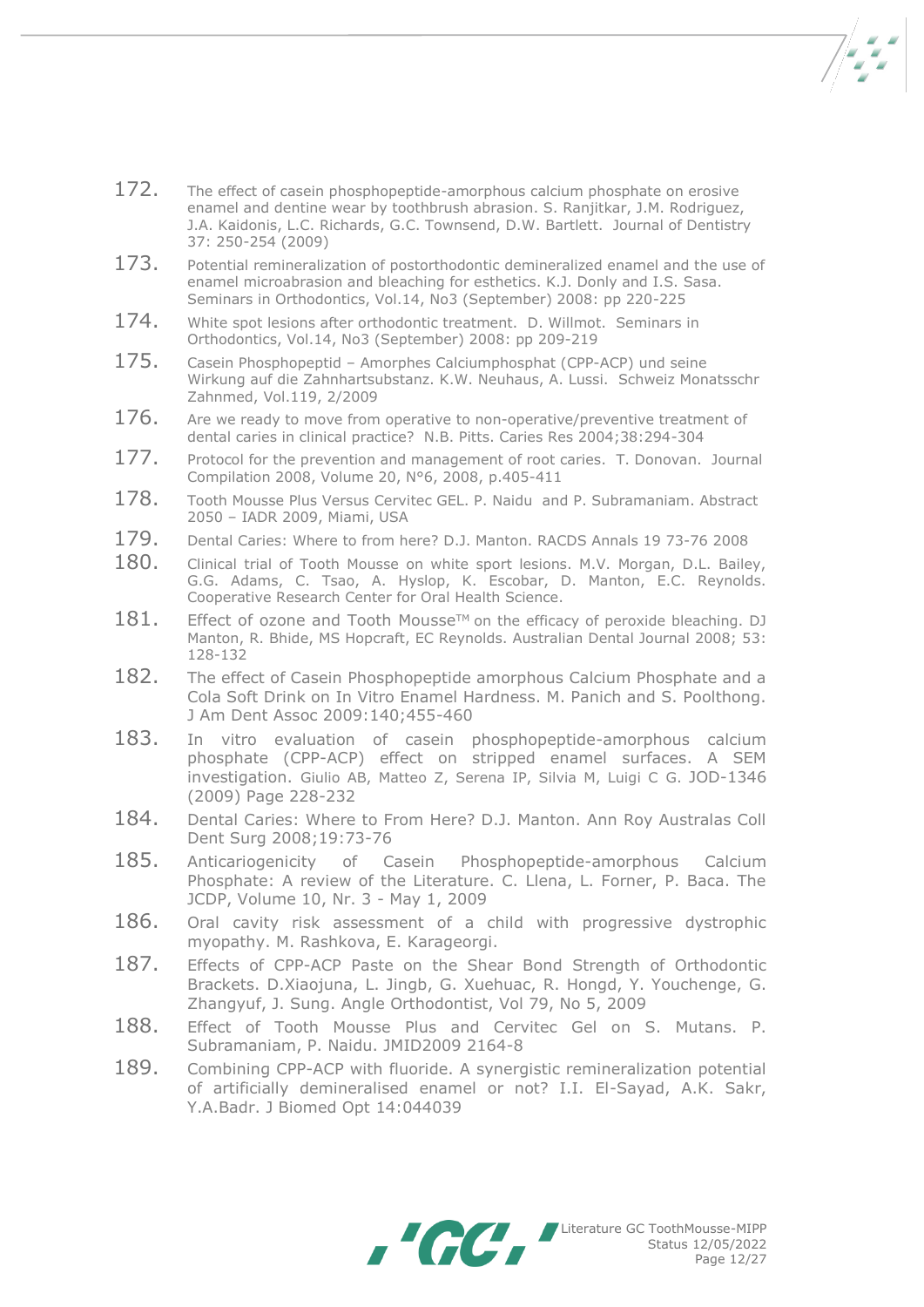- 190. The effect of casein and calcium containing paste on plaque pH following a subsequent carbohydrate challenge. P.C. Caruana, S.A. Mulaify, R. Moazzez, D. Bartlett. JOD 37 (2009) 522-526
- 191. X-Ray Microtomography and Transmission Electron Microscopy of CPP-ACFP Remineralized Enamel. N.J. Cochrane, C.D.L Thomas, J.E.A. Palamara, F. Cai, S. Rubanov, E.C. Reynolds. Abstract 42 - 56<sup>th</sup> ORCA Congress - Caries Res 2009;43:179–244
- 192. Observations on Remineralisation of Enamel White Spot Lesions and Acid Gel-Derived Lesions: An in vitro Study. T. Huang, J. Xue, X.-H. He, W. Li, M.V. Swain. Abstract 44 - 56th ORCA Congress - Caries Res 2009;43:179–244
- 193. Changes in Plaque Composition after Orthodontic Treatment: The Influence of CPP-ACP-F Paste. M.H. van der Veen, M.W. Beerens, H. van Beek, J.M. ten Cate. Abstract 57 - 56<sup>th</sup> ORCA Congress - Caries Res 2009; 43:179–244
- 194. The Effect of Preventive Agents on Dentine Surface Loss in an in vitro Erosion/Abrasion Model. M.S. Duggal, S. Gkourtsogianni, K.J. Toumba, S.M. Strafford. Abstract 170 - 56<sup>th</sup> ORCA Congress - Caries 240 Res 2009; 43:179–244.
- 195. Caries preventive effect of casein phosphopeptide-amorphous calcium phosphate (CPP-ACP): a meta-analysis. V. Yengopal, S. Mickenautsch. Acta Odontologica Scandinavica 2009, Vol67, Issue 6, Nov 2009, p.321- 332
- 196. Effect of CCP-ACP and APF on S.mutans biofilm: an in vitro study. A. Pinar Erdem, E. Sepet, T. Avshalom, V. Gutkin & D. Steinberg. Abstract O20-148, Journal compilation 2009 BSPD, IAPD and Blackwell Publishing Ltd, International Journal of Paediatric Dentistry 19 (Suppl. 1): 1–65
- 197. The Effect of CPP-ACP and fluoride on salivary parameters in Malay adolescents. A. Venkiteswaran, H. Awang & Z. H. A. Rahim. Abstract O20-150, Journal compilation 2009 BSPD, IAPD and Blackwell Publishing Ltd, International Journal of Paediatric Dentistry 19 (Suppl. 1): 1–65
- 198. Protective effect on enamel demineralization of a CPP–ACP paste: an AFM in vitro study. C. Poggio, M. Lombardini, A. Dagna, M. Chiesa, S. Bianchi. Journal of Dentistry, article in print, August, 2009
- 199. Prospectieve gerandomiseerde, klinische studie over de effecten van CPP-ACP-pasta op plaque, gingivitis en witte vlekken bij orthodontische patiënten – deel 1. V. Noens. Uni Gent, Faculteit Geneeskunde en gezondheidswetenschappen. Masterproef , 19 april 2009.
- 200. Potential agents to control enamel caries-like lesions. F.C. Rehder Neto, F.A. Maeda, C.P. Turssi, M.C. Serra. Journal of dentistry 37 (2009) 786– 790
- 201. An SEM evaluation of conditioned and bonded enamel following carbamide peroxide bleaching and casein phosphopeptide-amorphous calcium phosphate (CPP-ACP) treatment. O.A. Adebayo, M.F. Burrow, M.J. Tyas. Journal of dentistry 37 (2009) 297 – 306
- 202. Remineralization of enamel subsurface lesions by chewing gum with added calcium. F. Cai, P. Shen, G.D. Walker, C. Reynolds, Y. Yuan, E.C. Reynolds. Journal of dentistry 37 (2009) 763 – 768

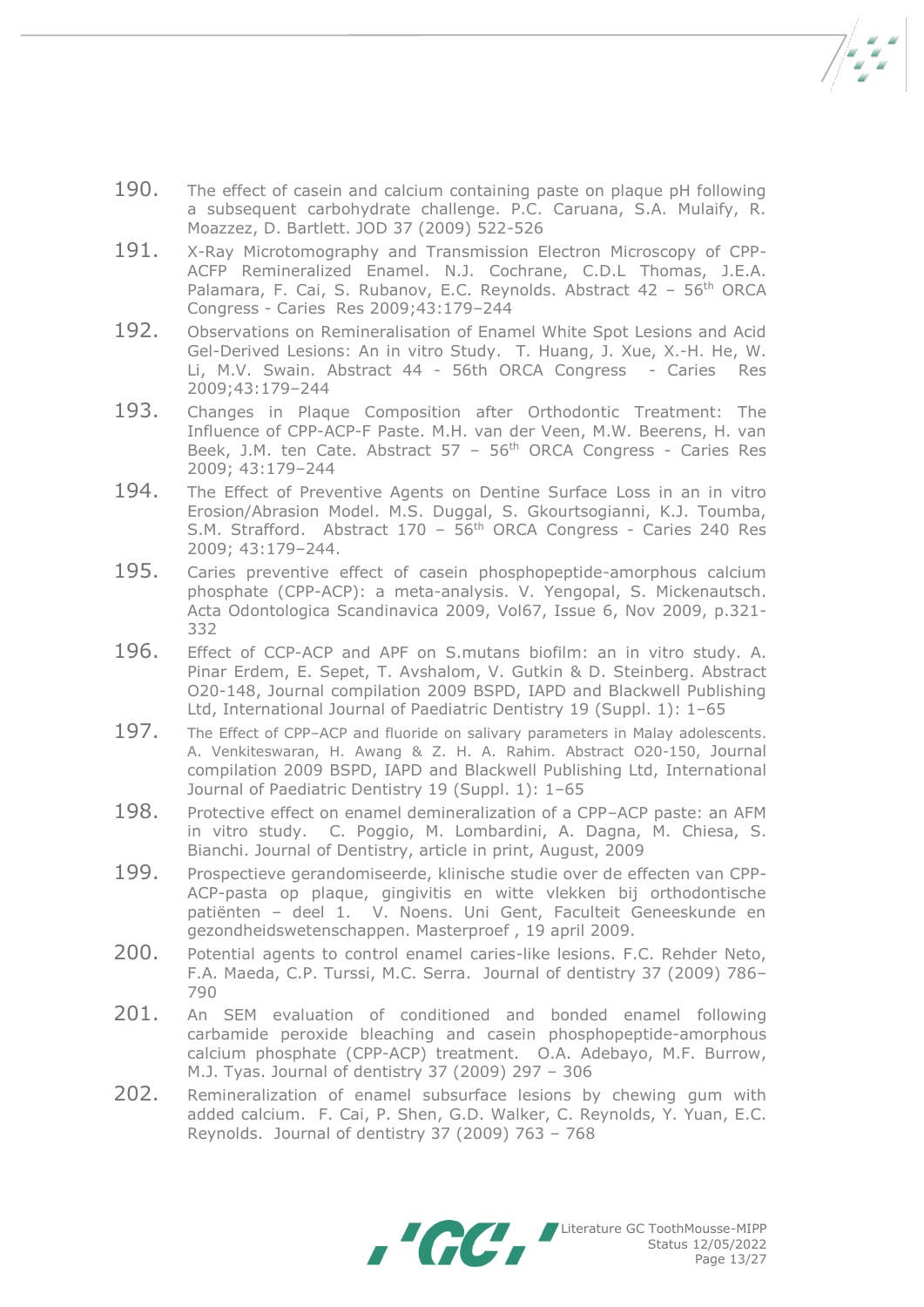- 203. Minimum Intervention Treatment Plan (MITP)- MI Identify / MI Prevent and MI Recall / MI Restore. I. Miletic, A. Banerjee, M. Basso, M. Blique, S. Domejean-Orliaguet, C. Gaucher, P. Khandelwal, L. Lavoix, E.F. Reich, F. Roussel and J. Zalba. Abstract 381 – EADR 2009, München, Germany
- 204. Water soluble calcium, phosphate and fluoride of various dental products. F. Cai, Y. Yuan, C. Reynolds and EC Reynolds. Abstract, IADR Chinese Division, September 2009, Wuhan
- 205. Study of the efficacy of tooth paste containing casein phosphopeptide in the prevention of dental caries: a randomized controlled trial in 12- to 15-year-old high caries risk children in Bangalore, India. S.K. Rao, G.S. Bhat, S. Aradhya, A. Devi, M. Bhat. Caries Res 2009; 43:430–435
- 206. Regression of post-orthodontic lesions by a remineralizing cream. D.L. Bailey, G.G. Adams, C.E. Tsao, A. Hyslop, K. Escobar, D. J. Manton, E.C. Reynolds and M.V. Morgan. J Dent Res 88(12):1148-1153, 2009
- 207. Casein Phosphopeptide-Amorphous Calcium Phosphate: The scientific evidence. E.C. Reynolds. Adv Dent Res 21:25-29, August, 2009
- 208. Prevalence, Etiology, Risk Factors, Diagnosis and Preventive Strategies of Dental Erosion: Literature Review (Part l & Part II). B. Kargul, M. Bakkal. Acta Stomatol Croat. 2009;43(3):165-187
- 209. Effects of conditioners on microshear bond strength to enamel after carbamide peroxide bleaching and/or casein phosphopeptide-amorphous calcium phosphate (CPP-ACP) treatment. O.A. Adebayo, M.F. Burrow, M.J. Tyas. Journal of Dentistry 35 (2007) 862-870
- 210. Effect of Argon Laser and Remineralizing Paste on Root Caries. G. Westerman, C. Flaitz, G. Powell and J. Hicks. Abstract 268 – IADR 2009 Miami, USA
- 211. CPP-ACP Paste and ACP-Fluoride Varnish: In Vitro Root Caries. F. Garcia-Godoy, C.E. Garcia-Godoy, C.M. Flaitz and J. Hicks. Abstract 2047 – IADR 2009 Miami, USA
- 212. Effects of CPP-ACP on Enamel pH and Salivary Cariogenic Bacteria. Y. Kitasako, K. Shida, K. Matin, M. Ikeda and J. Tagami. Abstract 2048 – IADR 2009 Miami, USA
- 213. The effects of GC Tooth Mousse on cervical dentinal sensitivity: a controlled clinical trial. L.J. Walsh. International Dentistry SA, Australasian Edition, Vol.5 N°1
- 214. Casein phosphopeptide-amorphous calcium phosphate shows promise for preventing caries. Yengopal V, Mickenautsch S. Evidence-Based Dentistry (2010) 11, 11-12. doi:10.1038/sj.ebd.6400701
- 215. Treatment of post-orthodontic white spot lesions with casein phosphopeptidestabilised amorphous calcium phosphate. A. [Bröchner,](http://www.ncbi.nlm.nih.gov/pubmed?term=%22Br%C3%B6chner%20A%22%5BAuthor%5D) C. [Christensen,](http://www.ncbi.nlm.nih.gov/pubmed?term=%22Christensen%20C%22%5BAuthor%5D) B. [Kristensen,](http://www.ncbi.nlm.nih.gov/pubmed?term=%22Kristensen%20B%22%5BAuthor%5D) S. [Tranæus,](http://www.ncbi.nlm.nih.gov/pubmed?term=%22Tran%C3%A6us%20S%22%5BAuthor%5D) L. [Karlsson,](http://www.ncbi.nlm.nih.gov/pubmed?term=%22Karlsson%20L%22%5BAuthor%5D) L. [Sonnesen,](http://www.ncbi.nlm.nih.gov/pubmed?term=%22Sonnesen%20L%22%5BAuthor%5D) S. [Twetman.](http://www.ncbi.nlm.nih.gov/pubmed?term=%22Twetman%20S%22%5BAuthor%5D) Clin Oral Invest (2011) 15:369–373
- $216.$  Comparison of the remineralization potential of CPP–ACP and CPP–ACP with 900 ppm fluoride on eroded human enamel: An in situ study. N. Srinivasan, M. Kavitha, S.C. Loganathan. Archives of oral biology 55 (2010) 541 – 544
- $217.$  Penetration of bleaching agents in Tooth Mousse  $M$  treated bovine incisors. R.H.K. Wong, D. Sivapalan, M.H. Nguyen, A.M. Ho, A.S. Wang, S.E. Lau and E.C. Reynolds. Abstract 4019 – IADR 2010, Barcelona, Spain
- 218. Comparative evaluation of two commercially available desensitising agents after scaling and root planing: an in vivo study. S. Gugnani, R. Gupta, N. Pandit. PERIO 2008;5(2):121-129



Literature GC ToothMousse-MIPP Status 12/05/2022 Page 14/27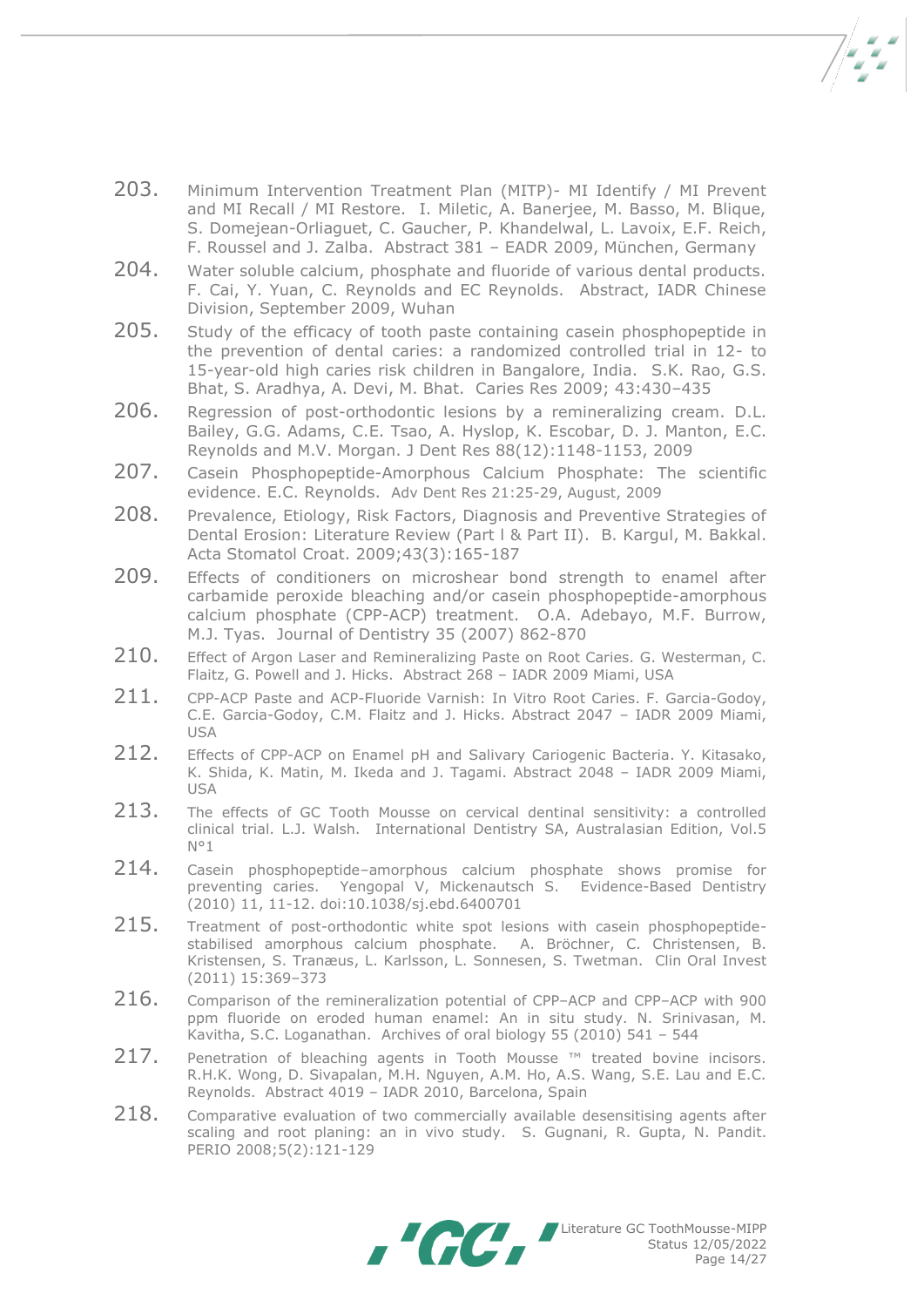- 219. MI Paste Plus Editor's Choice. The Dental Advisor, Vol 27  $N^{\circ}$  7, September 2010
- 220. The effectiveness of MI Paste in preventing root caries in cancer patients with radiation xerostomia – A usage experience of MI Paste for 6 months. K. Katsura, M. Watanabe, S. Goto, T. Hayashi. Niigata Dent. J. 40(1): 53-57, 2010
- 221. The use of MI Paste Plus™ in orthodontics a randomized controlled trial. M. Robertson, J. English, C. Kau, H. Bussa, R. Lee, K. McGrory, J. Nguyen. Poster #1111 – IADR 2010, Barcelona, Spain.
- 222. Analysis of the effect of CPP-ACP tooth mousse on enamel remineralization by circularly polarized images. G.Wu; X. Liu; Y. Hou. Angle Orthodontist, Vol 80, N°5, 2010
- 223. Effect of hydrogen peroxide and remineralizers on enamel. Preliminary report. N. Tellez, A. Kaplan and P. Mandalunis. Abstract 4579 – IADR 2010, Barcelona, Spain
- 224. A randomized clinical trial of MI Paste-plus usage in orthodontics. C.H. Kau, M. Robertson, J. Nguyen, R. Lee and J. English. Abstract 924 – IADR 2010, Barcelona, Spain
- 225. Ouantitative evaluation of the effect CPP-ACP on the enamel caries. O. Yazicioglu, B. Yaman, A. Guler, R. Asiyev and F. Koray. Abstract 3232 – IADR 2010, Barcelona, Spain
- 226. Comparison of Tooth Mousse (MI Paste) with Clinpro in situ. E. Reynolds, F. Cai, P. Shen, G. Walker, Y. Yuan, N. Cochrane, D. Manton and C. Reynolds. Abstract 3645 – IADR 2010, Barcelona, Spain
- 227. Recovery of enamel surface hardness after hydrochloric acid erosion. D.G. Augustson, D. Tantbirojn and A. Versluis. Abstract 4187 – IADR 2010, Barcelona, Spain
- 228. Different ways of applying GC-Dentifrice to reduce tooth tissue loss. A. Chapman, S.B. Jones and N.X. West. Abstract 4580 – IADR 2010, Barcelona, Spain
- 229. Reducing Mutans Streptococci colonisation: a longitudinal study comparing three agents. K.A. Plonka, M. Pukallus, A. Barnett, T. Holcombe, L. Walsh and W.K. Seow. Abstract 89 – IADR 2010, Barcelona, Spain
- 230. Supplementation of molar incisor hypoplasia affected teeth: SEM/EDX study. C. Baroni, S. Chersoni, S. Marchionni and C. Prati. Abstract 4793 – IADR 2010, Barcelona, Spain
- 231. Enamel remineralisation reduced iatrogenic enamel damage during orthodontic adhesive removal. N.J. Cochrane, R.J. Mayne, S. Ratneser, M.G. Woods and E.C. Reynolds. Abstract 3647 – IADR 2010, Barcelona, Spain
- 232. Calcium silicate coating derived from Portland cement as treatment for hypersensitive dentine. M.G. Gandolfi, S. Farascioni, D.H. Pashley, G. Giorgio, C. Prati. Journal of Dentistry 36 (2008) 565-578
- 233. Molar incisor hypomineralization: review and recommendations for clinical management. V. William, L. Messer, M. Burrow. Pediatric Dentistry – 28:3 2006
- 234. Effect of chewing gum on tooth sensitivity following whitening. B. Tang, B.J. Millar. British Dental Journal, Volume 208, No 12, Jun 26 2010

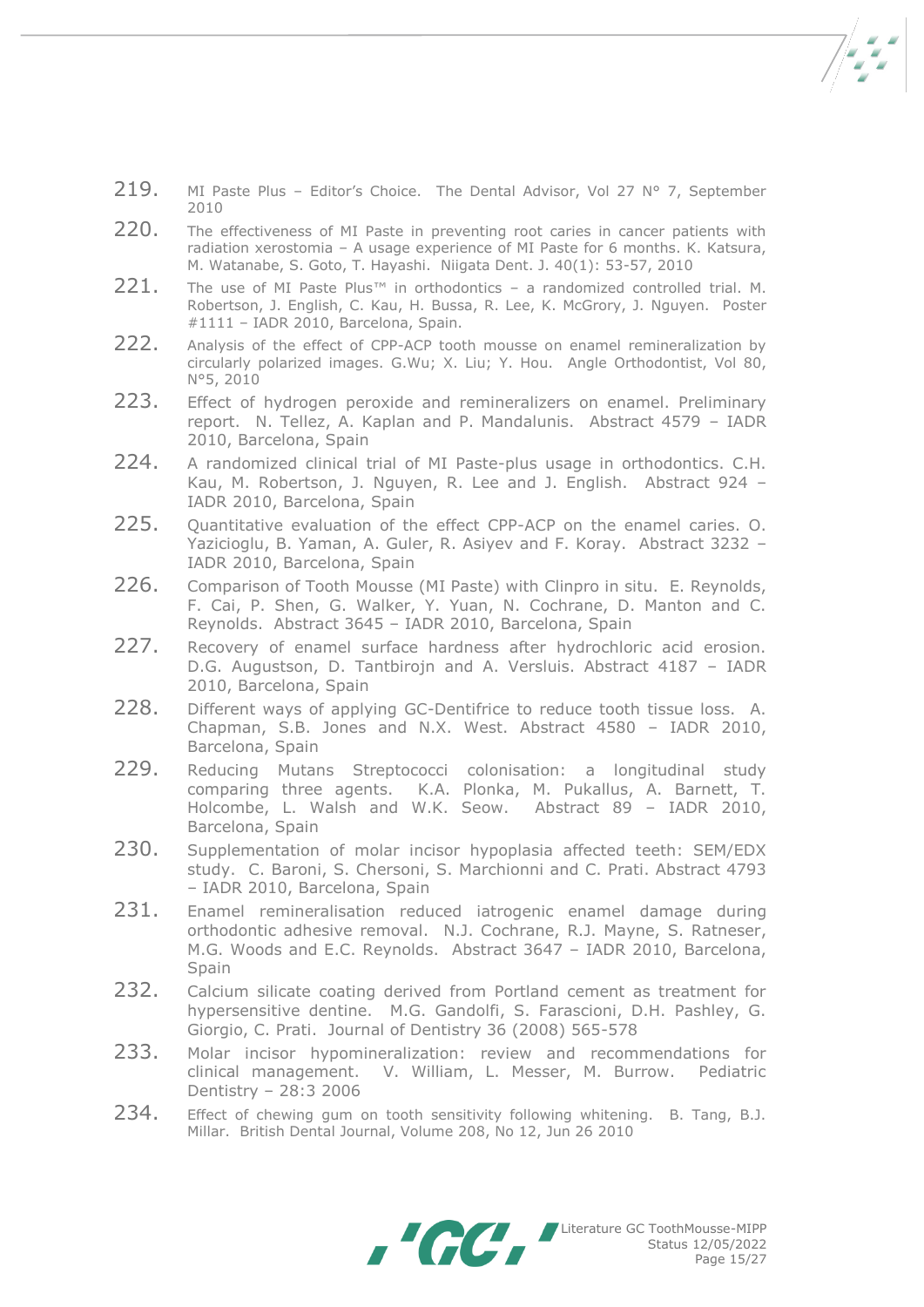- 
- 235. Combined effect of paste containing casein phosphopeptide-amorphous calcium phosphate and fluoride on enamel lesions: an in vitro pH-cycling study. K. Ogata, S. Warita, K. Shimazu, T. Kawakami, K. Aoyagi, H. Karibe. Pediatric dentistry v 32, no 5 sep/oct 10
- $236.$  Fighting white spots. L. Jerrold and N. Naghavi. [http://www.orthodonticproductsonline.com/issues/articles/2010-10\\_02](http://www.orthodonticproductsonline.com/issues/articles/2010-10_02)
- 237. Structural analysis of the enamel subjected to pre- and postbleaching agents. C. Francci, M.N. Gomes, A.G. Devito-Moraes, F.P. Rodrigues, L.C. Yamazaki, L.M. Silva, N.R.G. Fróes-Salgado, A.C. Nishida. Abstract 152 – ADM, October 2010,Trieste, Italy
- 238. Influence of NaOCl and ACP-CPP on the color-parameters of teeth bleached with 35% hydrogen peroxide. M.N. Gomes, F.P. Rodrigues, C.L. Miyazaki, N. Silikas, D.C. Watts, C. Francci. Abstract 174 – ADM, October 2010, Trieste, Italy
- 239. Effect of slow-release fluoride devices and casein phosphopeptide/amorphous calcium phosphate nanocomplexes on enamel remineralization in vitro. A.M. Al-Mullahi, K.J. Toumba. Caries Res 2010;44:364-371
- 240. A comparative evaluation of casein phosphopeptide-amorphous calcium phosphate and fluoride on the shear bond strength of orthodontic brackets. A.Tabrizi, B. Cakirer. European Journal of Orthodontics 1 of 6 doi:10.1093/ejo/cjq062 (Oxford University Press)
- 241. Efficacy of casein phosphopeptide-amorphous calcium phosphate to prevent stain absorption on freshly bleached enamel: An *in vitro* study. R.D. Singh, S.M. Ram, O. Shetty, P. Chand, R. Yadav. Journal of Conservative Dentistry, 2010, Vol 13, Issue 2, p.76-79
- 242. Remineralization potential of fluoride and amorphous calcium phosphatecasein phospho peptide on enamel lesions: An *in vitro* comparative evaluation. S. Lata, N.O. Varghese, J.M. Varughese. Journal of Conservative Dentistry, 2010, Vol 13, Issue 1, p.42-46
- 243. MIH Supplementation Strategies: Prospective Clinical and Laboratory Trial. C. Baroni and S. Marchionni. J Dent Res XXXXX
- 244. Effects of fluoride-containing casein phosphopeptide-amorphous calcium phosphate complex on the shear bond strength of orthodontic brackets. S. Burçak Çehreli, Ç. Şar, Ö. Polat-Özsoy, B. Ünver and S. Özsoy. European Journal of Orthodontics 1 of 5, doi:10.1093/ejo/cjq183
- 245. Treatment of dental fluorosis. M. Peneva. Journal of IMAB, Annual Proceeding, Scientific Papers, book 2 - part Dentistry
- 246. Influence of bioactive materials used on the dentin surface whitened with carbamide peroxide 16%. H. Burlamaqui Pinheiro, B. Lopes, E. Burlamaqui Klautau, J. Cardoso, B. Rozzetti Silva, P. Eduardo Capel Cardoso. Materials Research. 2010; 13(2): 273-278 © 2010
- 247. White spot lesions: prevention and treatment. S. Guzman-Armstrong, J. Chalmers\*, American Journal of Orthodontics and Dentofacial Orthopedics, Volume 138, Number 6, December 2010
- 248. The clinical application of surface pH measurements to longitudinally assess white spot enamel lesions. Y. Kitasako, N.J. Cochrane, M. Khairul, K. Shida, G.G. Adams, M.F. Burrow, E.C. Reynolds, J. Tagami. Journal of dentistry 38(2010) 584 – 590

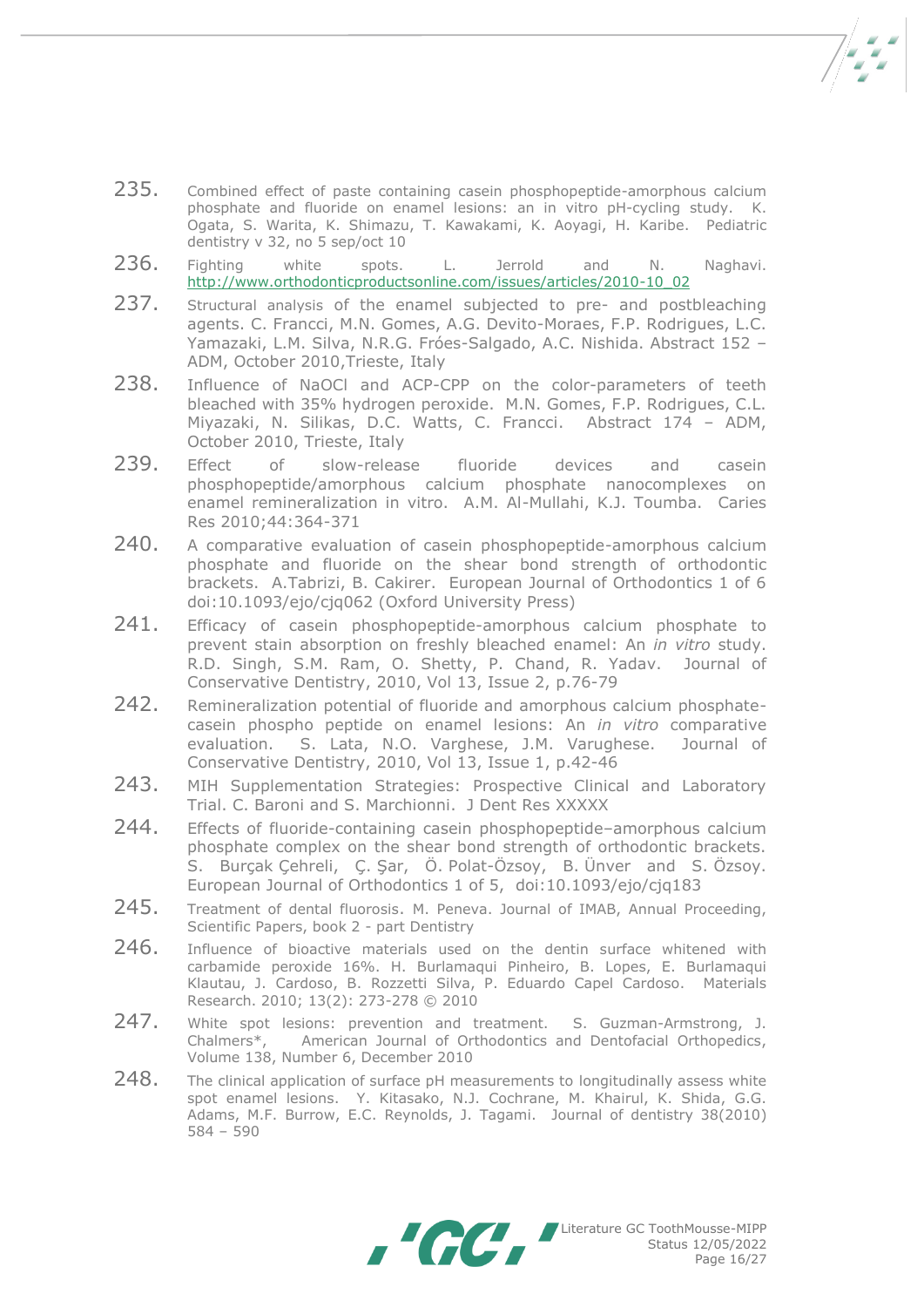- 249. Effect of CPP–ACP addition on physical properties of zinc oxide non-eugenol temporary cements. R. Wonga, J. Palamara, P. Wilson, E.C. Reynolds, M.F. Burrow. Dental Materials 27 (2011)329-338
- 250. Effect of added calcium phosphate on enamel remineralization by fluoride in a randomized controlled in situ trial. P. Shen, D.J. Manton, N.J. Cochrane, G.D. Walker, Y. Yuan, C. Reynolds, E.C. Reynolds. Journal of dentistry 39 (2011) 518 – 525
- $251.$  Remineralization effects of casein phosphopeptide-amorphous calcium phosphate crème on artificial early enamel lesions of primary teeth. Q. Zhang, J. Zou, R. YANG, X.G Zhou. International Journal of Paediatric Dentistry 21:374-381, 2011
- $252.$  Determination of remineralization of Apacider® varnish on human dental enamel. A. Juntavee, S. Suksuphew, N. Juntavee, J. Peerapattana, S. Chatrchaiwiwattana, S. Luengpailin. Abstract 112 – IADR 2011, San Diego, USA
- 253. Fluoride Varnish and CPP-ACPF: Effect on Enamel Resistance to Demineralization. S. Banava, S. Toghyani, B.T. Amaechi, M. Safaie Yazdi, M.H. Shokoohnia. Abstract 2160 – IADR 2011, San Diego, USA
- 254. The Reader's corner. J. Sheridan. JCO, Volume XLV Number 7, July 2011
- 255. New Approaches to Enhanced Remineralization of Tooth Enamel. N.J. Cochrane, F. Cai, N.L. Huq, M.F. Burrow, E.C. Reynolds. J Dent Res 89(11):1187-1197, 2010
- 256. Efficacy of a novel at-home bleaching technique with carbamide peroxides modified by CPP-ACP and its effect on the microhardness of bleached enamel. B.C.D. Borges, J.S. Borges, C.D. de Melo, I.V.A. Pinheiro, A.J.S. dos Santos, R. Braz, M.A.J.R. Montes. Operative Dentistry, 2011, 36-4
- 257. Effect of CPP-ACP application on flexural strength of bleached enamel and dentin complex. M. Khoroushi, H. Mazaheri, A.E. Manoochehri. Operative Dentistry, 2011, 36-4, 372-379
- 258. A review on prevention and treatment of post-orthodontic white spot lesions evidence-based methods and emerging technologies. F. Bergstrand, S. Twetman. The Open Dentistry Journal, 2011, 5, 158-162
- 259. Effects of CPP-ACP on enamel de- and remineralization in primary teeth: an in vitro study. Journal of Dentistry for Children. Manuscript ID: JDCHILD-2010-06- 0669.R1
- 260. Consumption of milk with added casein phosphopeptide amorphous calcium phosphate remineralizes enamel subsurface lesions in situ. G.D. Walker, F. Cai, P. Shen, D.L. Bailey, Y. Yuan, N.J. Cochrane, C. Reynolds, E.C. Reynolds. Australian Dental Journal 2009; 54: 245–249
- $261.$  Effect of casein phosphopeptide-amorphous calcium phosphate added to acidic beverages on enamel erosion in vitro. DJ Manton, F. Cai, Y. Yuan, G.D. Walker, N.J. Cochrane, C. Reynolds, L.J. Brearley-Messer, EC Reynolds. Australian Dental Journal 2010; 55: 275–279
- 262. Effects of different topical agents on enamel demineralization around orthodontic brackets: an in vivo and in vitro study. T. Uysal, M. Amasyali, A.E. Koyuturk, S. Ozcan. Australian Dental Journal 2010; 55: 268–274
- 263. Dentine bonding after CPP-ACP paste treatment with and without conditioning. O.A. Adebayo, M.F. Burrow, M.J. Tyas. Journal of dentistry 36(2008) 1013 – 1024
- 264. Use of laser fluorescence and scanning electron microscope to evaluate remineralization of incipient enamel lesions remineralized by topical application of casein phosphopeptide amorphous calcium phosphate (CPP-ACP) containing cream. D. Pai, S. Bhat, A. Taranath, S. Sargod, V. Pai M. J Clin Pediatr Dent 32(3): 201–206, 2008



Literature GC ToothMousse-MIPP Status 12/05/2022 Page 17/27

 $\sqrt{\frac{2}{\pi}}$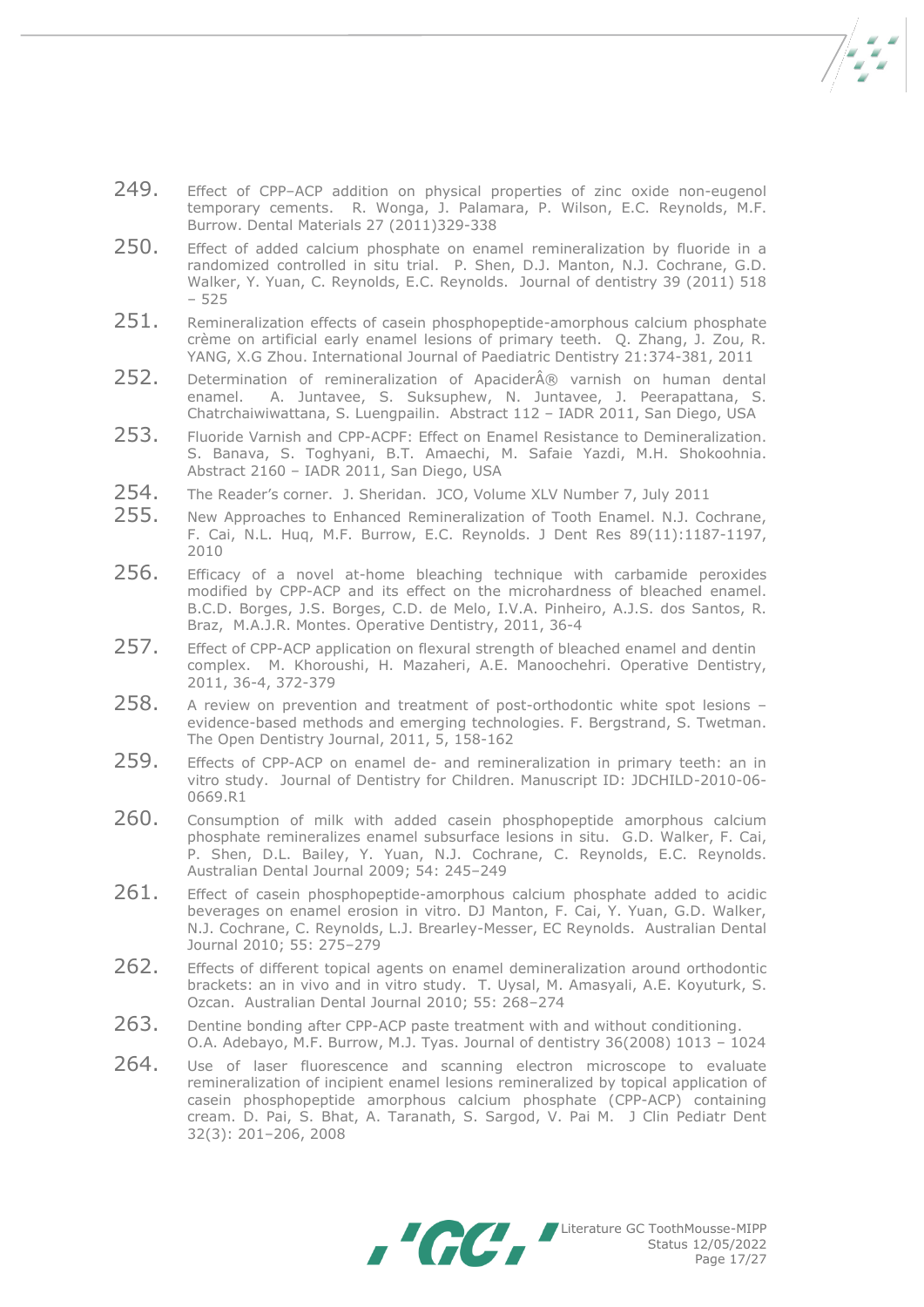- $265.$  Increased remineralization of tooth enamel by milk containing added casein phosphopeptide-amorphous calcium phosphate. G. Walker, F. Cai, P. Shen, C. Reynolds, B. Ward, Ch. Fone, S. Honda, M. Koganei, M. Oda, E. Reynolds. Journal of Dairy Research (2006) 73 74–78.
- 266. The role of multiphosphorylated peptides in mineralized tissue regeneration. K. J. Cross, N.L. Huq, N.M. O'Brien-Simpson, J.W. Perich,, T.J. Attard, E.C. Reynolds. Int J Pept Res Ther (2007) 13:479–495
- 267. The effect of casein phosphopeptide-amorphous calcium phosphate on erosive dentine wear. S. Ranjitkar, T. Narayana, J.A. Kaidonis, T.E. Hughes, L.C. Richards, G.C. Townsend. Australian Dental Journal 2009; 54: 101–107
- 268. Effects of casein phosphopeptide amorphous calcium fluoride phosphate paste on white spot lesions and dental plaque after orthodontic treatment: a 3-month follow-up. M. W. Beerens, M. H. van der Veen, H. van Beek, J. M. ten Cate. Eur J Oral Sci 2010; 118: 610–617
- 269. Physicochemical characterization of casein phosphopeptide-amorphous calcium phosphate nanocomplexes. K.J. Cross, N.L. Huq, J.E. Palamara, J.W. Perich, E.C. Reynolds. The Journal of biological chemistry – April 2055, Vol. 280, No. 15, pp. 15362–15369
- 270. Diagnosis and management of the worn dentition risk management and prerestorative strategies for the oral and dental environment. Ian A. Meyers. Ann Roy Australas Coll Dent Surg 2008;19:27-30
- 271. Diagnosis and management of the worn dentition: conservative restorative options. Ian A. Meyers. Ann Roy Australas Coll Dent Surg 2008;19:31-34
- 272. The incorporation of casein phosphopeptide–amorphous calcium phosphate into a glass ionomer cement. H. Al Zraikat, J.E.A. Palamara, H.H. Messer, M.F. Burrow, E.C. Reynolds. Dental materials 27 (2011) 235–243
- 273. Do enamel microabrasion and casein phosphopeptide-amorphous calcium phosphate affect shear bond strength of orthodontic brackets bonded to a demineralized enamel surface? A. Baysal, T. Uysal. Angle Orthodontist, Vol 00, No 0, 0000. DOI: 10.2319/041211-265.1
- 274. Do fluoride and casein phosphopeptide-amorphous calcium phosphate affect shear bond strength of orthodontic brackets bonded to a demineralized enamel surface? T. Uysal; A. Baysal; B. Uysal; M. Aydınbelge; T. Al-Qunaian. Angle Orthodontist, Vol 81, No 3, 2011, 490-495
- 275. In vivo remineralising effect of GC Tooth Mousse on early dental enamel lesions: SEM analysis. G.F. Ferrazzano, I. Amato, T. Cantile, G. Sangianantoni and A. Ingenito. International Dental Journal 2011; 61: 210–216
- 276. Effects of CPP-ACP with sodium fluoride on inhibition of bovine enamel demineralization: A quantitative assessment using micro-computed tomography. H. Hamba, T. Nikaido, G. Inoue, A. Sadr, J. Tagami. Journal of dentistry 39(2011) 405 – 413
- 277. Casein phosphopeptide-amorphous calcium phosphate incorporated into sugar confections inhibits the progression of Enamel Subsurface Lesions in situ. G.D. Walker F. Cai P. Shen G.G. Adams C. Reynolds E.C. Reynolds. Caries Res 2010;44:33–40
- 278. In-vitro study of the effect of casein phosphopeptide amorphous calcium fluoride phosphate on iatrogenic damage to enamel during orthodontic adhesive removal. R.J. Mayne, N.J. Cochrane, F. Cai, M.G. Woods and E.C. Reynolds. American Journal of Orthodontics and Dentofacial Orthopedics, June 2011- Vol 139, Issue 6
- 279. Update on nonsurgical, ultraconservative approaches to treat effectively noncavitated caries lesions in permanent teeth. B. Castillo Dutra Borgesa, J. de Souza Borges, L. Sgarbosa Napoleao de Araujo, C. Tavares Machadoa, A. Jose

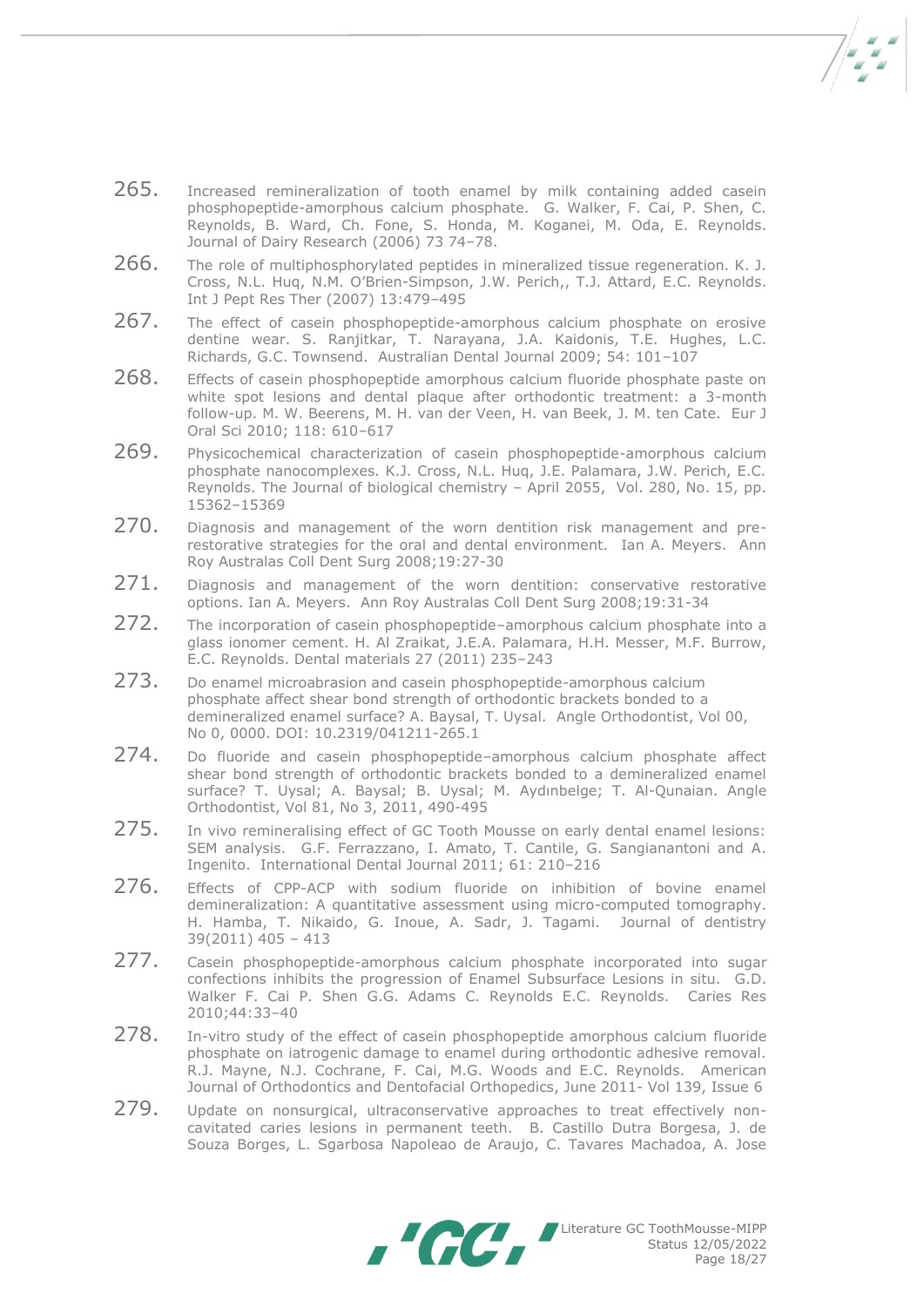Souza dos Santos, I. Vieira de Assunçao Pinheiro. European Journal of Dentistry, April 2011 - Vol.5, 229

- 280. Casein phosphopeptide-amorphous calcium phosphate shows promise for preventing caries. Bader JD. Evid Based Dent 11*:*11-2 (2010)
- 281. In vitro evaluation of enamel remineralisation by a casein phosphopeptideamorphous calcium phosphate paste. B. Willershausen, B. Schulz-Dobrick, C. Gleissner. Oral Health Prev Dent 2009, 7*:*13-21
- 282. CPP-ACP complex as a new adjunctive agent for remineralisation: a review. R. Gupta, V. Prakash. Oral Health Prev Dent (2011) 9:151-65
- 283. A comparison of surface roughness after micro abrasion of enamel with and without using CPP-ACP: An *in vitro* study. J. Mathias, S. Kavitha, S. Mahalaxmi. J Conserv Dent (2009) 12:22-5
- 284. The evaluation of fluorescence changes after application of casein phosphopeptides (CPP) and amorphous calcium phosphate (ACP) on early carious lesions. MJ. Altenburger, B. Gmeiner, E. Hellwig, KT. Wrbas, JF. Schirrmeister. Am J Dent (2010) 23:188-92
- 285. Biological factors in dental caries: role of remineralization and fluoride in the dynamic process of demineralization and remineralization (part 3). J. Hicks, F. Garcia-Godoy, C. Flaitz. J Clin Pediatr Dent (2004) 28:203-14
- 286. Effects of casein phosphopeptide-amorphous calcium phosphate (CPP-ACP) application on enamel microhardness after bleaching. S. Bayrak, ES. Tunc, IS. Sonmez, T. Egilmez, B. Ozmen. Am J Dent (2009) 22:393-6
- 287. MI Paste Plus to prevent demineralization in orthodontic patients: a prospective randomized controlled trial. M.A. Robertson, C. How Kau, J.D. English, R.P. Lee, J. Powers and J.T. Nguyen. American Journal of Orthodontics and Dentofacial Orthopedics, November 2011, Vol 140, Issue 5
- 288. Physical properties of enamel treated with CPP-ACP and fluorides. L. Hasic-Brankovic, S. Kobaslija, P. Simeon, A. Dozic, C. Kleverlaan. Abstract 441 – EADR 2011, Istanbul, Hungary
- 289. The comparison of white spot lesion treatments. M. Akin, F.A. Basciftci. Abstract 322 – EADR 2011, Istanbul, Hungary
- 290. Preliminary Clinical Reportsof a Novel Night-Guard Tooth Bleaching Technique Modified by Casein PhosphopeptideAmorphous Calcium Phosphate (CPP-ACP). B. Castillo Dutra Borges, A. Alcantara Meira de Vasconselos, A. Gabriela Garna Cunha, F. Henrique de Sa Leitao Pinheiro, C. Tavares Machado, A. Jose Souza dos Santos. The European Journal of Esthetic Dentistry, Vol. 6, N°4, Winter 2011
- 291. Case series: Clinical findings and oral rehabilitation of patients with amelogenesis imperfecta. D. Markovic, B. Petrovic, T. Peric.European Archives of Paediatric Dentistry // 11 (Issue 4). 2010
- 292. Ouantification of remineralized effect of casein phosphopeptiode -amorphous calcium phosphate on post-orthodontic white spot lesion. C-H Zhou, X-H Sun,X-C Zhu. Shanghai Journal of Stomatology Vol.18 No.5 October, 2009
- 293. The remineralization of enamel lesions by casein phosphopeptide- amorphous calcium fluoride phosphate in vitro. Q. Zhao, F. Cai. Chin J Stomatol , November 2001, Vol 36, No. 6
- 294. Study on application of CPP-ACP on tooth mineralization during orthodontic treatment with fixed appliance. W-D He, Y-Z Liu, Y-Y Xu, D. Chen. Shanghai Journal of Stomatology Vol. 19 No. 2 April, 2010
- 295. Casein phosphopeptides in oral health chemistry and clinical applications. KJ Cross, NL Huq, EC Reynolds. Current pharmaceutical design, 2007, 13, 793-800

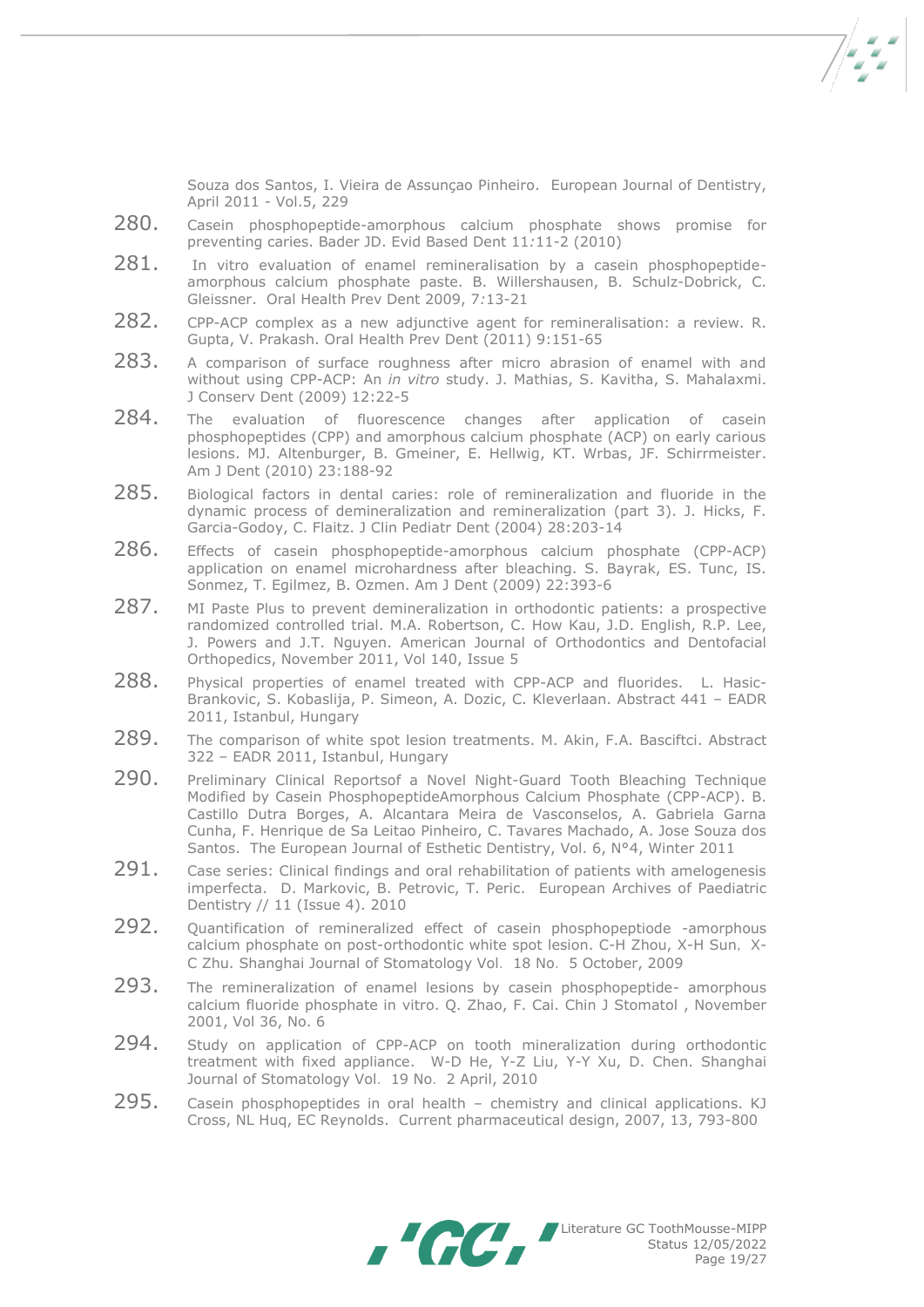296. The effect of high calcium milk and casein phosphopeptide-amorphous calcium phosphate on enamel erosion caused by cholinated water. K. Vongsawan, R. Surarit, P. Rirattanapong. Southeast Asian J Trop Med Public Health, Vol 41 No. 6 November 2010

- 297. The effect of CPP–ACP on enamel wear under severe erosive conditions. S. Ranjitkar, J.A. Kaidonis, L.C. Richards, G.C. Townsend. Archives of Oral Biology 54 (2009) 527–532
- 298. Efficacy of CPP-ACP and CPP-ACPF on enamel remineralization an in vitro study using scanning electron microscope and DIAGNOdent. J. Jayarajan, P. Janardhanam, P. Jayakumar. Indian J Dent Res 22*:*77-82, 2011
- 299. The efficacy of casein phosphoprotein-calcium phosphate complex (DC-CP) [Dentacal(RTM)] as a mouth moistener in patients with severe xerostomia. K.D. Hay, R.P. Morton. New Zealand Dent J 99*:*46-8, 2003
- 300. Effect of a dental cream containing amorphous cream phosphate complexes on white spot lesion regression assessed by laser fluorescence. A. Andersson, K. Skold-Larsson, A. Hallgren, L.G. Petersson, S. Twetman. Oral Health Prev Dent 2007, 5:229-33
- $301.$  New modalities for a new generation: casein phosphopeptide-amorphous calcium phosphate, a new remineralisation technology. E.C. Reynolds. Synopses, March 2005, issue 30
- 302. Can white spot lesions be treated effectively? M. Akin; F. Ayhan Basciftci. DOI: 10.2319/090711.578.1 1 Angle Orthodontist, Vol 82, N° 5, 2012
- 303. Treatment of white spot lesions with ACP paste and microabrasion. B.T. Pliska; G.A. Warner; D. Tantbirojn; B.E. Larson. DOI: 10.2319/111611-710.1 1 Angle Orthodontist, Vol 82, No 5, 2012
- 304. Combined effects of ER:YAG laser and some preventive treatments on demineralized enamel. E. Kara, N. Ünlü, G. Kansun. Abstract 182 – Conseuro 2011, Istanbul, turkey. Clin Oral Invest (2011) 15:771–857
- 305. Preliminary clinical reports of a novel night-guard tooth bleaching technique modified by Casein Phosphopeptide-Amorphous Calcium Phosphate (CPP-ACP). B. Castillo Dutra Borges, A. Alcantara Meira de Vasconselos, A.G. Gama Cunha, F.H. de Sa Leitao Pinheiro, C. Tavares Machado, A.J. Souza dos Santos. The European Journal of Esthetic Dentistry, Vol. 6, N° 4, 2011, p.446-453
- 306. Tooth bleaching with blends of peroxides and a CPP-ACP paste. C.T. Machado, B.C. Borges, A.A. Vasconseloes, A.G. Cunha, J.O. Vitoriano, C. Alves-Junior, A.J. Santos. Abstract 110 - Academy of Dental Materials Annual Meeting, 19-22 September 2012, Lake Buena Vista, Florida, USA
- 307. In-office bleaching combined with different applications of a CPP-ACP paste. L.M. Torres, A.G. Cunha, A.A. Vasconcelos, B.C. Borges, J.O. Vitoriano, C. Alves-Junior, C.T. Machado, A.J. Santos. Abstract 130 - Academy of Dental Materials Annual Meeting, 19-22 September 2012, Lake Buena Vista, Florida, USA
- $308.$  Minimal intervention dentistry for managing dental caries a review. Report of a FDI task group\* J.E. Frencken, M.C. Peters, D.J. Manton, S.C. Leal, V.V. Gordan and E. Eden. International Dental Journal 2012; 62: 223–243
- 309. Preventing and treating white-spot lesions associated with orthodontic treatment - A survey of general dentists and orthodontists. A.M. Hamdan, B.J. Maxfield, E. Tüfekçi, B. Shroff, S.J. Lindauer. JADA 143(7) http://jada.ada.org July 2012
- $310.$  Calcium Phosphopeptides  $-$  Mechanisms of Action and Evidence for Clinical Efficacy. N.J. Cochrane and E.C. Reynolds. *Adv Dent Res* 24(2):41-47, 2012
- $311.$  Clinical evaluation of remineralization potential of casein phosphopeptide amorphous calcium phosphate nanocomplexes for enamel decalcification in

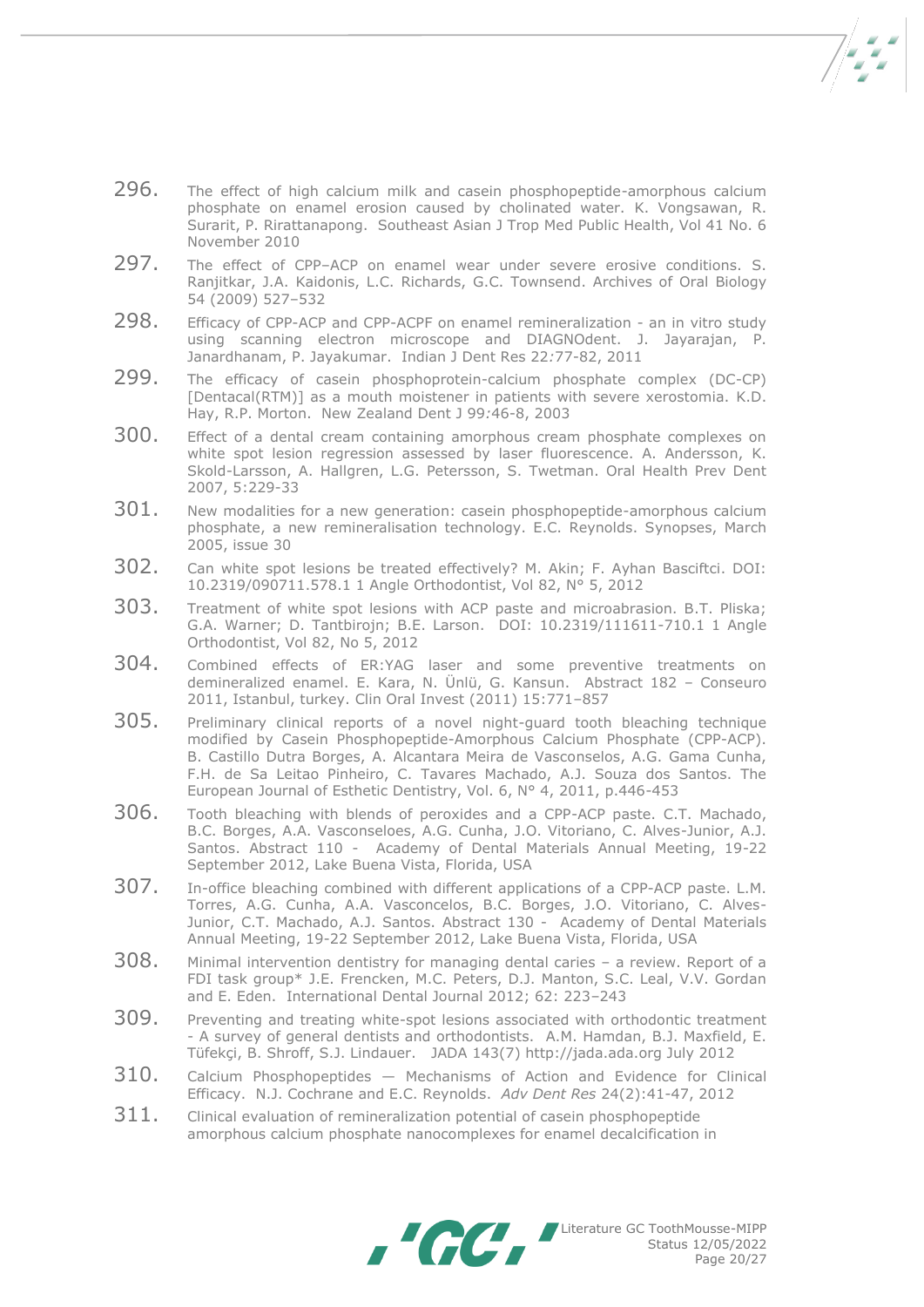orthodontics. J-X. WANG, Y.YAN, X-J. WANG. Chin Med J 2012;125(22):4018- 4021

- 312. Analysis of Dentin/Enamel Remineralization by a CPP-ACP Paste: AFM and SEM Study. C. Poggio, M. Lombardini, P. Vigorelli, M. Ceci. SCANNING Vol. 9999, 1–9 (2013) © Wiley Periodicals, Inc.
- $313.$  Effect of remineralizing agents on white spot lesions after orthodontic treatment: A systematic review. H. Chen, X. Liu, J. Dai, Z. Jiang, T. Guo, Y. Ding. American Journal of Orthodontics and Dentofacial Orthopedics, March 2013, Vol. 143, Issue 3
- $314.$  Effects of bleaching agents and Tooth Mousse™ on human enamel hardness. A. Alkhtib, D.J. Manton, M. Burrow, S. Saber-Samandari, J. Palamara, K. Gross, E.C. Reynolds. Journal of Investigative and Clinical Dentistry (2013), 4, 94-100
- $315.$  Mineralisation of Developmentally Hypomineralised Human Enamel in vitro. F.A. Crombie, N.J. Cochrane, D.J. Manton, J.E.A. Palamara, E.C. Reynolds. Caries Res 2013;47:259–263
- 316. Treatment of White Spot Lesions: A Randomised Clinical Trial. G. Huang, B. Roloff-Chiang, S. Shalchi, B. Mills, C. Spiekerman, A. Korpak, N. Precedent. Abstract 140 – IADR Tampa 2012
- 317. Investigation of Treatments to Improve Hardness Recovery of Softened Enamel. M. Dehghan, P.J. Stanley, D. Tantbirojn, A. Verluis. Abstract 330 – IADR Tampa 2012
- 318. Antisensitivity Toothpastes Effect on Dentin Shear Bond Strength. L. Le, A. Boghosian, P. Monaghan. Abstract 445 – IADR Tampa 2012
- 319. In-Vitro Study on the Prevention of Re-Staining after Office Bleaching. Y. Imamura, M. Otsuki, Y. Yuan, J. Tagami. Abstract 470 – IADR Tampa 2012
- 320. In-Vitro Effect of Remineralising Products on Enamel Erosion. F.G. Carvalho, V.L.M Brasil, T.J.S Filho, H.L. Carlo, R.L. Santos, S.R. Barros, A.A.P. Vieira. Abstract 2454 – IADR Tampa 2012
- 321. Effect of CCP-ACP on Demineralisation of Enamel and Dentin. U. Kraft, M. Kollmann, R. Montag, M. Reise, E. Glockmann, B.W. Sigusch. Abstract 181 – IADR Finland 2012
- 322. In vivo successful supplementation of MIH molars by Calcium-Phosphate-Fluoride. C. Baroni, M.G. Bazzocchi, S. Marchionni. Abstract 182 – IADR Finland 2012
- 323. Remineralization Potential of Theobromine, APF Gel and CCP-ACP: Pilot Study. B. Kargul, T. Nakamoto, W. Simmons, A. Falster. Abstract 623 – IADR Finland 2012
- 324. Multi-Component Caries Management Strategy for High-Risk Immigrant Children. C. Ng, K.L. Campbell, R. Harrison, P. Glasby. Abstract 2507, IADR Seattle 2013
- 325. Calcium Toothpaste Protection of Enamel against Acidic Beverage Erosion Challenge. H.H Gao, M.S. Wolff. Abstract 1217 – IADR Seattle 2013.
- 326. Theobromine and Fluoride Dentrifices in In Vitro Caries Formation. C. Flaitz, TX. J. Hicks, F. Garcia-Godoy. Abstract 1534 – IADR Seattle 2013.
- 327. Efficacy of Novel Agents in Reversing Enamel Demineralization. I.A. Alamoudi, D. Nathanson. Abstract 2545 – IADR Seattle 2013.
- 328. Effect of Selected Fluoride Products on Enamel Erosion in vitro. A. Mielczarek, J. Michalik. Abstract 1222 – IADR Seattle 2013.
- 329. Tooth Pastes' sealing ability on opened dentinal tubules. S. Jang, S. Park. Abstract 772 – IADR Seattle 2013.
- 330. Synergistic Effect of Proanthocyanidin and CPP-ACFP on Root Caries remineralization. D.J. Epasinghe, C.K.Y. Yiu, M.F. Burrow. Abstract 777 – IADR Seattle 2013.

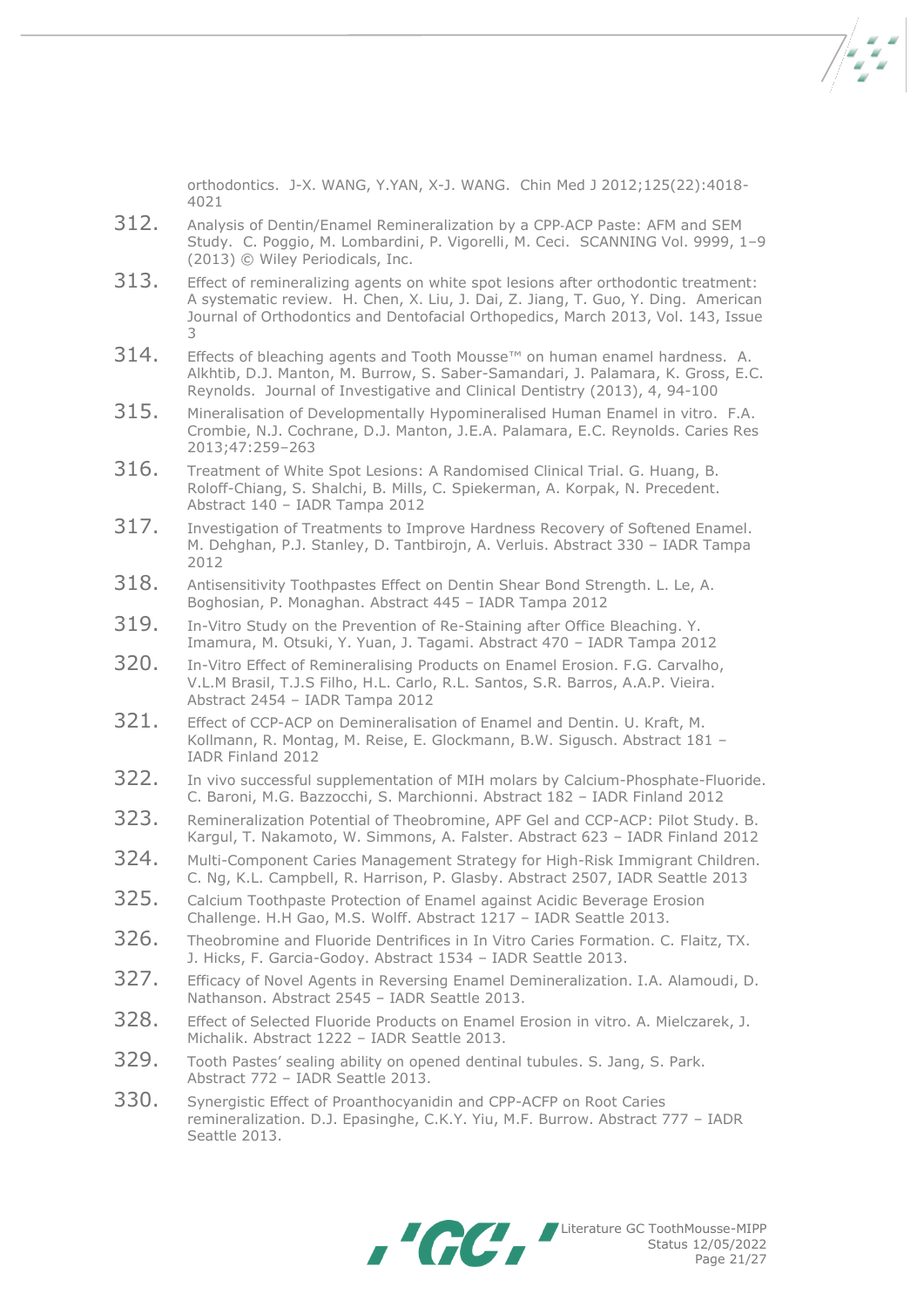- 331. Effect of CPP ACPF Paste on Oral Complications Induces by Chemotherapy. S. Banava, T. Safaie, M. Hoshyari, D.Niknam. Abstract 2072 – IADR Seattle 2013.
- 332. In situ effect of chewing gum containing CPP–ACP on the mineral precipitation of eroded bovine enamel—A surface hardness analysis. L. Prestes, B. Souza, L. Comar, P. Salomão, D. Rios, A.C. Magalhães. Journal of dentistry 41(2013) 747– 751
- 333. The investigation of non-invasive techniques for treating early approximal carious lesions: an in vivo study. O. Yazıcıo glu and H. Ulukapı. International Dental Journal 64 (2014)1–11
- 334. Casein phosphopeptide-amorphous calcium phosphate remineralization of primary teeth early enamel lesions. C. Zhou, D. Zhang, Y. Bai, S. Li. Journal of de ntistry 42 (2014)21 –29.
- 335. Effects of Office-Bleaching Modified with Different Desensitizing Agents on Enamel. Z.B. Kutuk, E. Firat, and S. Gurgan. Abstract 22 – IADR Firenze 2013, Italy
- 336. WSLs Remineralización With Tooth Pastes Containing Recaldent Technology. C. Llen. A.M. Leyda. L. Forner. Abstract 45 – IADR Firenze 2013, Italy
- 337. Treatment of post-orthodontic white spot lesions with CPP-ACP paste. N. Ünlü, S. Karabekiroglu, E. Kücükyılmaz, S. Sener, M.S. botsal, and S. Malkoc. Abstract 211 – IADR Firenze 2013, Italy
- 338. The CPP-ACP relieved enamel erosion from a carbonated soft beverage: an in vitro AFM and XRD study. C.P. Wang, S.B. Huang, Y. Liu, J.Y. Li, H.Y. Yu. Archives of Oral Biology (2013)
- 339. Long-term remineralizing effect of casein phosphopeptide-amorphous calcium phosphate (CPP-ACP) on early caries lesions in vivo: A systematic review. J. Li, X. Xie, Y. Wang, W. Yin, J. S. Antoun, M. Farella, L. Mei. Journal of Dentistry (2014)
- 340. Fluoride Rinses and CPP-ACP Paste Effect: In Vitro Root Caries G. Westerman, C. Flaitz & J. Hicks. IADR 2014
- 341. Long-term remineralizing effect of casein phosphopeptide-amorphous calcium phosphate(CPP-ACP) on early caries lesions in vivo: A systematic review. J. Li, X. Xie, Y. Wang, W. Yin, J. S. Antoun, M. Farella, L. Mei. Journal of Dentistry 42 (2014) 769-777
- 342. Review of Casein Phosphopeptides-Amorphous Calcium Phosphate. S. D. Reema, P. K. Lahiri, S. S. Roy. The Chinese Journal of Dental Research 17 (2014) 7-14
- 343. In situ effect of a commercial CPP-ACP chewing gum on the human enamel initial erosion. C. R. Barros de Alencar, A. C. Magalhaes, M. A. de Andrade Moreira Machado, T. Marchini de Oliveira, H. M. Honorio, D. Rios. Journal of Dentistry xxx (2014) xxx-xxx
- 344. Does acid etching enhance remineralisation of arrested white spot lesions? S. N. Al-Khateeb, S. J. Tarazi, E. F. Al Maaitah, O. B. Al-Batayneh, E. S. J. Abu Alhaija. European Archives of Paediatric Dentistry (2014)
- 345. Anti-caries effect of CPP-ACP in irradiated nasopharyngeal carcinoma patients. C. P. C. Sim, J.Wee, Y. Xu, Y.B. Cheung, Y.L. Soong & D. J. Manton. Clinical Oral Investigations (2014).
- 346. Advances in Remineralization for Early Carious Lesions: A Comprehensive Review. S.R. Jefferies. Compendium of Continuing Education in Dentistry (2014)
- 347. Minimal intervention dentistry II: part 3. Management of non-cavitated (initial) occlusal caries lesions – non-invasive approaches through remineralisation and therapeutic sealant. C. Holmgren, C. Gaucher, N. Decerle, S. Doméjean. Brititish Dental Journal 216 (2014) 237-243

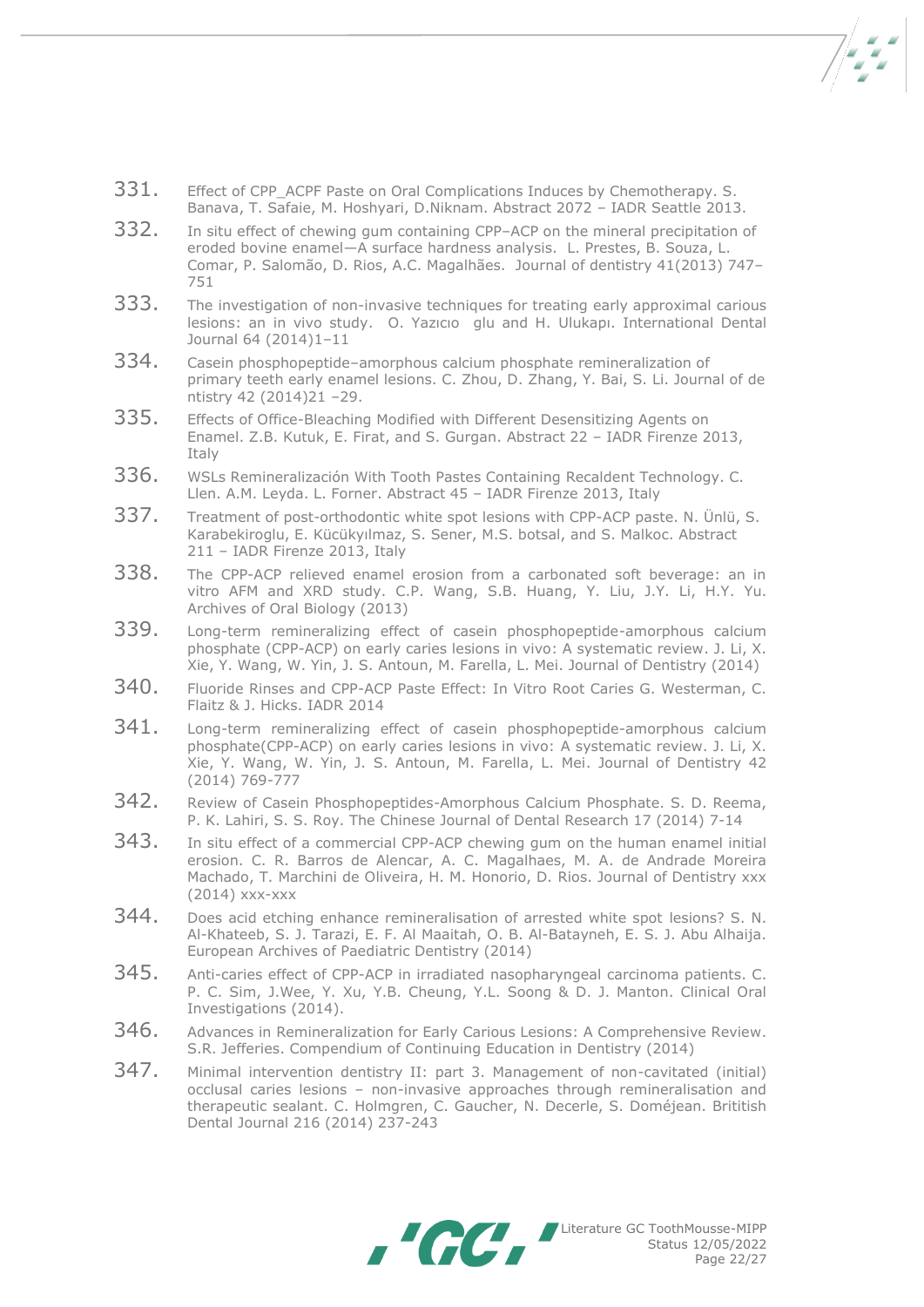348. Efficacy of Fluoride Varnish and Casein Phosphopeptide-Amorphous Calcium Phosphate for Remineralization of Primary Teeth: A Randomized Clinical Trial. M. Memarpour, E. Fakhraei, S. Dadaein & M. Vossoughi. Medical Principles and Practice, April 16 (2015), pp. 1-7.

- 349. Protective effect of casein phosphopeptide-amorphous calcium phosphate on enamel erosion: atomic force microscopy studies. M. Ceci, M. Mirando, R. Beltrami, M. Chiesa & C. Poggio. Wiley Periodicals, Inc. Scanning vol. 9999 (2015), pp. 1-8.
- 350. Acid resistance of enamel subsurface lesions treated with casein phosphopeptide amorphous calcium phosphate fluoride. D.M. Talaat & A. Mahmoud. Journal of Dentistry for Children, 2015;82(2):70-5.
- 351. Microshear bond strength of adhesives to enamel remineralized using casein phosphopeptide agents. E.H. Mobarak, N. Ali & L.E. Daifalla. Operative Dentistry, 2015, 40-5, pp. E180-E188.
- 352. CPP-ACP and CPP-ACFP versus fluoride varnish in remineralisation of early caries lesions. A prospective study. C. Llena, A. M. Leyda & L. Forner. European Journal of Paediatric Dentistry, 2015 16(3), pp. 181-186.
- 353. Efficacy of Calcium- and Fluoride-Containing Materials for the Remineralization of Primary Teeth with Early Enamel Lesion. M. Memarpour, E. Soltanimehr & N. Sattarahmady. Wiley Periodicals, September 2015, 78(9), pp. 801-806
- 354. The Effect of Casein Phosphopeptide-Amorphous Calcium Phosphate on Molar-Incisor Hypomineralisation: A Pilot Study. M. [Bakkal ,](https://www.ncbi.nlm.nih.gov/pubmed/?term=Bakkal%20M%5BAuthor%5D&cauthor=true&cauthor_uid=28322360) [Abbasoglu Z,](https://www.ncbi.nlm.nih.gov/pubmed/?term=Abbasoglu%20Z%5BAuthor%5D&cauthor=true&cauthor_uid=28322360) [Kargul B.](https://www.ncbi.nlm.nih.gov/pubmed/?term=Kargul%20B%5BAuthor%5D&cauthor=true&cauthor_uid=28322360) [Oral Health Prev Dent.](https://www.ncbi.nlm.nih.gov/pubmed/28322360) 2017;15(2):163-167. doi: 10.3290/j.ohpd.a37928
- 355. Efficacy of fluorides and CPP-ACP vs fluorides monotherapy on early caries lesions: A systematic review and meta-analysis. Siying Tao, Yan Zhu, He Yuan, Sibei Tao, Yiming Cheng, Jiyao Li, Libang He. PLOS ONE https://doi.org/10.1371/journal.pone.0196660 April 30, 2018
- 356. The use of casein in sport mouthguards: microbiological and ecological variations in oral cavity. D. Tripodi, D. Martinelli, C. Ciaravino, M. Tieri, S. D'ercole. Journal of biological regulators & homeostatic agents, Vol.32n°4, 1045-1049 (2018)
- 357. Effect of GC Tooth Mousse and MI Paste Plus on Dental Plaque Acidity. H. Haleh, A. Hadi, F. Foad. IADR 2013 Iranian Division Meeting (Tehran, Iran)
- 358. The in vitro remineralizing effect of CPP-ACP and CPP-ACPF after 6 and 12 weeks on initial caries lesion. Thierens LAM, Moerman S, Elst CV, Vercruysse C, Maes P, Temmerman L, Roo NMC, Verbeeck RMH, Pauw GAM. J Appl Oral Sci. 2019 May 20;27:e20180589. doi: 10.1590/1678-7757-2018-0589
- 359. Comparison of effectiveness of GC Tooth Mousse with fluoride varnish for treatment of dentinal hypersensitivity. B. Irum, A. Maxood, J. Ai Khan, R. Haroon, G. Panrah Arbab, K. Rehman. JKCD Sept 2019, Vol.9, No.3. doi: https://doi.org/10.33279/2307-3934.2019.9121
- 360. Prevention and caries risk management in teenage and orthodontic patients. LJ Walsh, DL Healey. Australian Dental Journal 2019; 64:(1 Suppl): S37–S45
- 361. Evaluation of the efficacy of casein phosphopeptide-amorphous calcium phosphate on remineralization of white spot lesions in vitro and clinical research: a systematic review and meta-analysis. X. Ma, X. Lin, T. Zhong, F. Xie. Ma et al. BMC Oral Health (2019) 19:295. <https://doi.org/10.1186/s12903-019-0977-0>
- 362. Effect of Biomineralization on Resin/Demineralized Dentin Bonding Longevity: 18- Month Follow-Up. K. Moreira, R. Puppi-Rontani. *J Dent Res* J Dent Res Vol 99 (Spec IssA): 1528, https://iadr2020.zerista.com/event/member/678693, 2020
- 363. From Erosion to Remineralization: The Possible Role of Two Topic Home Devices Used as Combined Treatment. L. Fanfoni, F. Costantinides, F. Berton, G.

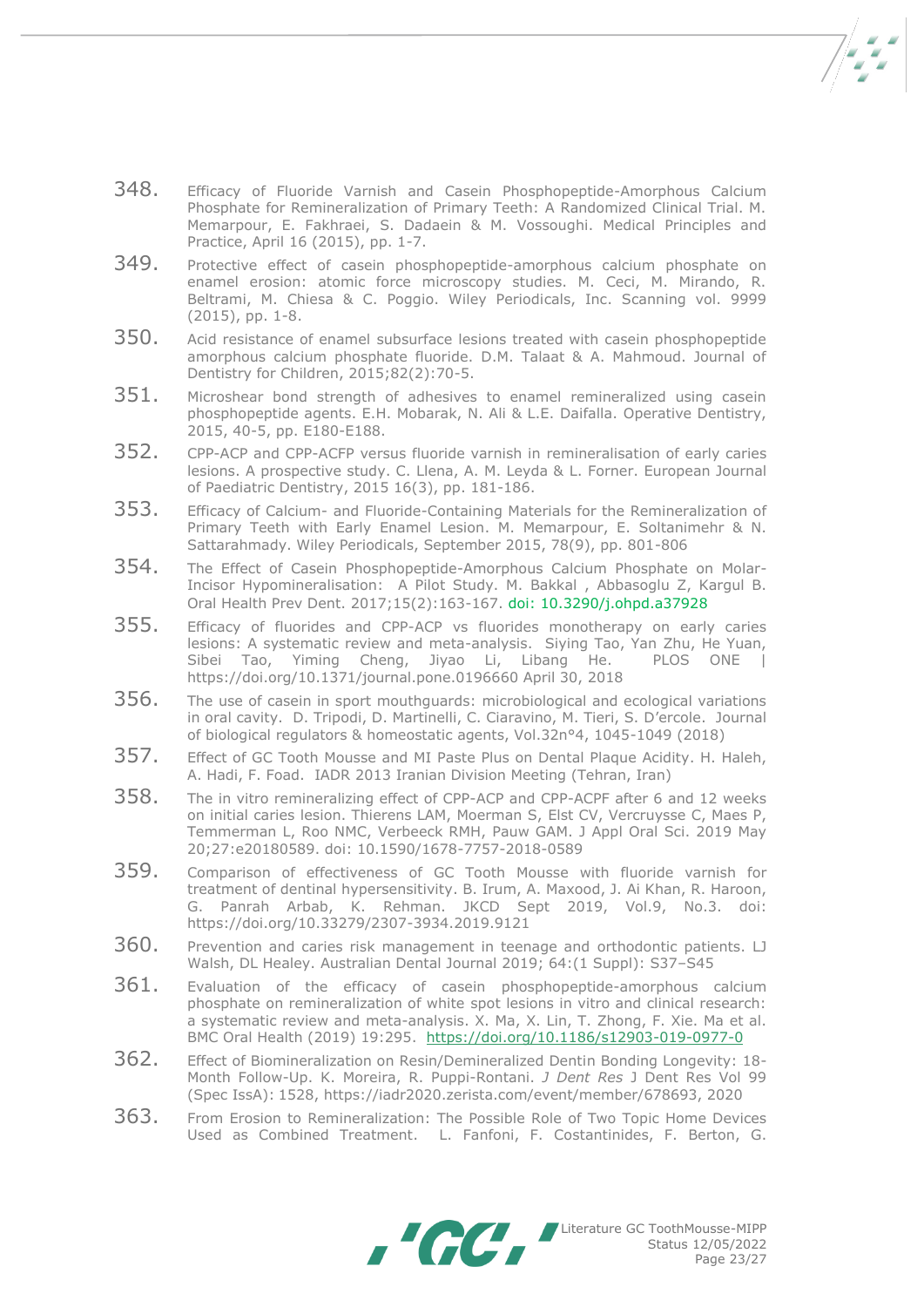Marchesi, L. Polo, R. Di Lenarda, V. Nicolin. Appl. Sci. 2020, 10, 4093; doi:10.3390/app10124093

- 364. Tooth Mousse Containing Casein Phosphopeptide-Amorphous Calcium Phosphate Prevents Biofilm Formation of Streptococcus Mutans. Sionov, Ronit Vogt, Danae Tsavdaridou, Muna Aqawi, Batya Zaks, Doron Steinberg, and Miriam Shalish. BMC Oral Health 21 (1): 136. [https://doi.org/10.1186/s12903-021-01502-6.](https://doi.org/10.1186/s12903-021-01502-6)
- 365. Case report of a novel interim approach to prevent early posteruptive enamel breakdown of molar-incisor hypomineralizationeaffected molars. S. Bagattoni, I. Gozzi, L. Lardani, G. Piana, A. Mazzoni, L. Breschi, C. Mazzitelli. JADA 2021:152(7):560-566 <https://doi.org/10.1016/j.adaj.2021.04.015>
- 366. The effect of different remineralization agents in the treatment of caries dentin in primary teeth. E. Yılmazkasapoğlu Türkay, A. Karakaş Aydınoğlu, A. Binnaz Hazar Yoruç, B. Kargül. Abstract PP-12, 27th International Congress of Turkish Society of Paediatric Dentistry, 7-10 October 2021
- 367. Effects of a Topical Crème Containing CPP-ACP with Fluoride (Tooth Mousse PlusTM) on Dental Plaque during Orthodontic Treatment. Tabatabataee, Sepehr, Shaneen J. Leishman, and Laurence J. Walsh. International Journal of Research and Reports in Dentistry 4 (4): 179–91, 2021. <https://doi.org/10.2/JQUERY.MIN.JS>
- 368. Management of Post Orthodontic White Spot Lesions Using Resin Infiltration and CPP-ACP Materials- A Clinical Study. Simon, L. S., Dash, J. K., U, D., Philip, S., & Sarangi, S. The Journal of Clinical Pediatric Dentistry, 46(1), 70–74, 2022. <https://doi.org/10.17796/1053-4625-46.1.12>
- 369. Analysis of dentin remineralization and obstruction of Dentinal Tubules: An in vitro study. E. Yilmazkasapoglu Turkay, A. Karakas Aydinoglu, A. Binnaz Hazar Yoruc, B. Kargul. Abstract & Poster, Conseuro April 2022, Antalya, Turkey
- 370.

## Articles in Dental magazines

- 1. Tooth Mousse shows some unexpected beneficial side effects. L. Coates. Dental Asia – November/December 2004
- 2. Preventive agents. The Dental Advisor Volume 21,  $N^{\circ}$ 13, December 2004  $*$
- 3. Flüssiger Zahnschmelz. E. Reich. Dental Magazin 2/2005 \*
- 4. This won't hurt a bit. J. Feinmann. The Times, Saturday March 12, 2005 \*
- 5. Caséine phosphopeptide et phosphate de calcium amorphe: un complexe prometteur. Dialogue dentaire, Printemps 2005 / N°30, p.27-29 \*
- 6. GC Tooth Mousse Eine ganz andere Art der Prävention. Dental Spiegel Februar 2005, p.53-54 \*
- 7. GC stellt Kasein-haltige Zahnschutzcreme vor Vorbeugen statt reparieren. DZW Special IDS-Nachlese 2/05 \*
- 8. Selbstheilung aktivieren. Prof. Dr. Elmar Reich. Zähne ProDente Initiative / Süddeutsche Zeitung \*
- 9. Minimum Intervention: modernes Kariesmanagement Weg vom chirurgichen, hin zum medizinischen Versorgungsansatz mit GC. IDS-31st International Dental Show, Cologne, April 12-16, 2005 (Today – Independent Trade Show Daily – Saturday) \*

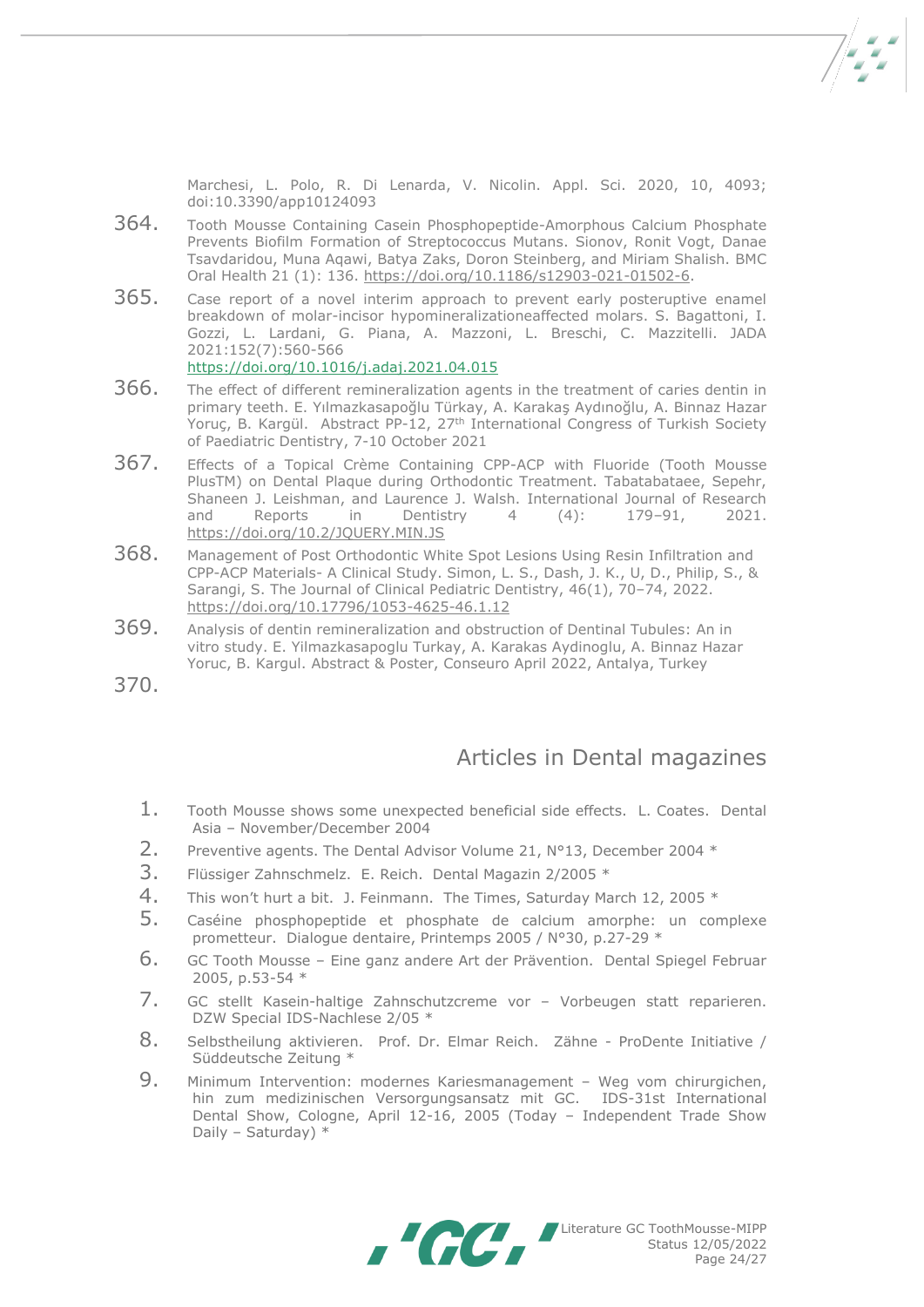- $\frac{1}{2}$
- 10. Keeping focused on the finish line... Accomplishing goals with traditional and progressive technologies. M.J. Melkers. Dentaltown, November 2004, Volume 5  $-$  Issue 11, p.60,62,64&66  $*$
- 11. Tradition und modernes know how ein Erfolgsrezept. Zahn Prax 8, 5, 267  $(2005)$  \*
- 12. Minimale Intervention für maximale Mundgesundheit. DZW Special 3/05 \*
- 13. Editors' Choice Prospec MI Paste. The Dental Advisor, Vol.22, No.5, June 2005\*
- 14. Das kleine gewisse Etwas zur Remineralisation. E. Reich. Zahnmedizin 95, Nr.21, 1.11.2005 \*
- 15. Kariesprophylaxe in der kinderzahnärztlichen Praxis. Dr. V. Weiss. ZWP 10/2005, p.76-79 \*
- 16. Brush, floss and mousse? J. Lewis. Women Dentistry Journal, Winter 2005, Vol.2, Issue 4 \*
- 17. Nuove prospettive nella prevenzione della carie. C. Chelariu, F. Guerra, F. Marcelli, G.M. Nardi, R. Panetta. Congresso Nazionale del Collegio dei Docenti di Odontoiatria Roma 5-7 aprile 2006 - Poster session, Abstract published by "Doctor Os", nr.3 marzo 2006 \*
- 18. Tooth Mousse. Pierre qui roule n'amasse pas mousse? Ben si ! Clinic Avril 2006 – vol.27, p.218-219 \*
- 19. Children and private dentistry. E. Rozwadowska. Private Dentistry May 2006, p.109-113 \*
- 20. E. Reich. Dental Products Report Europe, January 1, 2006.
- 21. Enamel Remineralization: The Medical Model of Practicing Dentistry. L. Malcmacher. Dentistry Today, November 2006. \*
- 22. GC Tooth Mousse Ein neuer Ansatz zur Remineralisation. Prof. E. Reich. Abstract – Kongress: Wissenschaft und Praxis der Sanften Zahnheilkunde, Lindau am Bodensee, 3-4 März 2006. \*
- 23. Vitamins for teeth. L. Malcmacher. Dental Economics, October 2006. \*
- 24. Products for the dental hygienist Desensitizers. The Dental Advisor, Vol.23, No.6, July/August 2006. \*
- 25. Putting mouths where the money is. DPRAsia, January/February 2007 \*
- 26. A modern paradigm for caries management, Part 1: Diagnosis and Treatment. S. Steinberg. Dentistry Today, February 2007 \*
- 27. A modern paradigm for caries management, Part 2: A practical protocol. S. Steinberg. Dentistry Today, June 2007 \*
- 28. Kariesprotektive Eigenschaften des durch Caseinphosphopeptid stabilisierten amorphen Calciumphosphat-Nanokomplexes (CPP-ACP). L. Stößer. Deutsche Zahnärztliche Zeitschrift, 62-2007-9 \*
- 29. Combined CPP-ACP and photoactivated disinfection (PAD) therapy in arresting root surface caries: a case report. J. Vladic, I.A. Meyers, L.J. Walsch. British Dental Journal, volume 203 no. 8 oct 27 2007. \*
- 30. Application of the System for Total Environmental Management (STEM) to dysmeniralization, dental erosion and wear. L.J.Walsh. Australian Dental Practice. Jan/Feb 2008, p.52-58\*
- 31. Tooth Mousse shows some unexpected beneficial side effects. Dr.Liz Coates. Dental Asia. Nov/Dec 2004.
- 32. Minimal Intervention Dentistry in the New Millennium. Jane Chalmers, Sandra Guzman-Armstrong. Dental Town.com, February 2008; pg 58

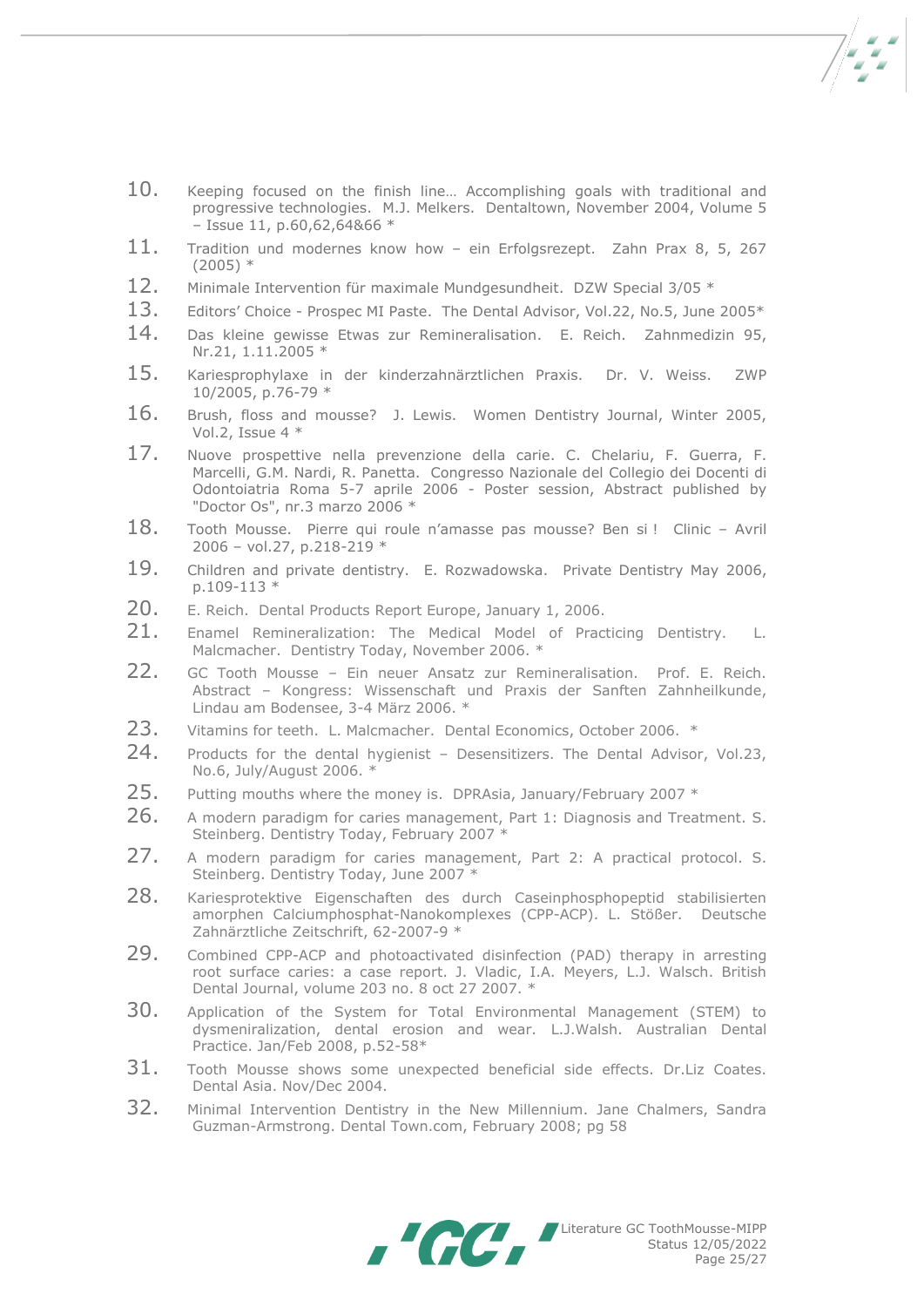- $\frac{1}{2}$
- 33. The oral care for children with malignancies. Dr.Yaso Ramadas. Synopses; The Newsletter of the Australian and New Zealand Society of Paediatric Dentistry, March 2004, Issue 28
- 34. Chemical methods of treatment of dental caries: the action and application of CPP-ACP. lek. stom. Krystyna Pietrzycka, prof. dr hab. n. med. Halina Pawlicka. E-Dentico, 2(18)/2008
- 35. Nuevos avances tecnológicos en Odontología Conservadora. Dr. José S. Carrillo Baracaldo, Dra. Carmen Álvarez Quesada. La Gaceta Dental, 193, June 2008
- 36. Ad for eduction on MI. Minimal Intervention Dentistry in the New Millennium by J. Chalmers and S. Guzman-Armstrong. Dentaltown, February 2008.
- 37. Minimal intervention isn't just small cavities! F.J.T. Burke. Dental update, October 2008,p508
- 38. Tooth Lightening. Maximizing surface esthetics. L.J. Walsh. RDH Mag, October 2008, p.76-79
- 39. Die Betreuung von Kariespatienten in der Praxis. E. Reich. Quintessenz 2008;59(12):1301-1307
- 40. La mínima intervención va a ser el nuevo avance de la odontología en los próximos años. E. Blanco. La Vanguardia, el 27 de octubre de 2008
- 41. Viinniin piirretty viiva. Essi Avellan
- 42. Evidence that demands a verdict : latest developments in remineralization therapies. Prof. Laurence J. Walsh. Australasian Dental Practice March/April 2009; Page 48-59.
- 43. Kariesinfiltration, Das innovative Verfahren zur Behandlung der Initialkaries ohne Bohren. H. Meyer-Lückel, S. Paris. DMG
- 44. Evidence that demands a verdict: latest developments in remineralization therapies. L.J. Walsh. Australasian Dental Practice March/April 2009
- 45. Odontologia de minima intervencion: algo mas que mini-odontolgia. J. Zalba. Gaceta Dental 203, mayo 2009
- 46. GC Tooth Mousse ad. City AM Free Newspaper London. 280509
- 47. GC Tooth Mousse ad. Times. 300609
- 48. Caries More than a filling. T.E. O'Hehir. Hygiene Town, July/August 2008
- 49. Tried & True MI Paste. J. Syrop. Dental Product Shopper, Vol.2 No5.
- 50. The current status of tooth crèmes for enamel remineralization. L.J. Walsh. Dental Inc.July/August 2009
- 51. MI Dentistry: looking to the future. Dental Inc Nov/Dec 2009, p.36-40
- 52. Lässt sich Karies heilen? B. Gmeiner. Swiss Dental Community 3. Jahrgang 4/10
- 53. Remineralización e infiltración de lesiones incipientes de caries. B. Gutiérrez, P. Planells. Cient Dent 2010;7;3:00-00
- 54. SPRIJEČITI ILI LIJEČITI? H. Jurić. Smile 04, studeni 2010 (addendum to Dental Tribune magazine)
- 55. A clinician's guide to CAMBRA: a simple approach. D. A. Young, V.K. Kutsch, J. Whitehouse. Compendium of continuing education in dentistry - March 2009, Volume 30, Issue 2
- 56. The Role of Remineralizing Agents in Dentistry: A Review. A. Rao, N. Malhotra. Compend Contin Educ Dent 32:26-33; quiz 34, 36
- 57. Poster: Hiszem ha látomXVI. National Medical and Social Conference for Students11-12 April, 2013, Hungary